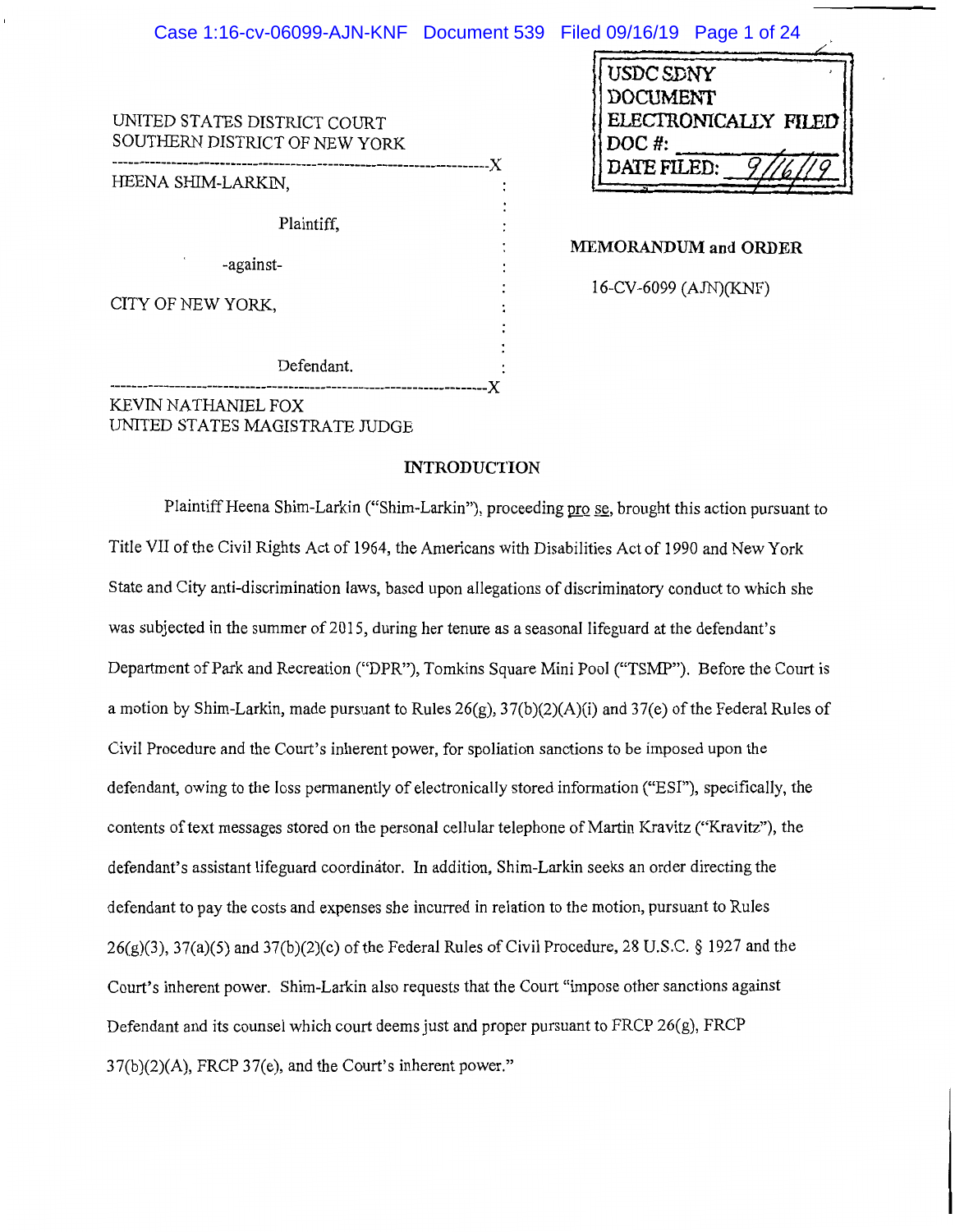In support of her motion, Shim-Larkin filed a memorandum of law and a declaration, to which she attached exhibits, including telephone records generated by: 1) Remind, a mobile application Kravitz used on his personal cellular telephone to communicate via text messages; and 2) AT&T, Kravitz's cellular telephone service provider. The defendant opposes the motion through a memorandum of law and a declaration filed by its counsel, Dominque F. Saint-Fort ("Saint-Fort"), to which she attached exhibits.

#### **THE MOTION**

#### Plaintiffs Contentions

According to Shim-Larkin, she was scheduled to begin working at TSMP on July 1, 2015. However, a DPR lifeguard coordinator permitted her to begin working on July 2, 2015, so that she might attend "a mandatory doctor's appointment [on July 1, 2015,] that was required if she was to continue residing in her domestic violence shelter." On July 3, 2015, Shim-Larkin met the TSMP head lifeguard, Miguel Morel ("Morel"), "who was in charge of the schedule and day to day activities at the pool." On the day Shim-Larkin met Morel, he "expressed his hostility against" her because she "had taken July l, 2015 off [from work], even after he learned that she had taken the day off to attend a mandatory doctor's appointment required" for her continued residence in the domestic violence shelter. Shim-Larkin contends that, later that day, she informed Morel that she had an appointment scheduled with federal immigration officials for July 10, 2015. Morel advised her that she "could not take that day off because it feII on the regular day off of' Jennifer Navarro ("Navarro"), another TSMP lifeguard. Morel told Shim-Larkin to report to work on July 10, 2015, "leave for her appointment, but not inform ... Kravitz." Shim-Larkin "did as she was told by Morel." Thereafter, Morel raised her immigration status and the July 10, 2015 appointment frequently, "to make Plaintiff feel uncomfortable." According to Shim-Larkin, Morel "threatened to get her into trouble" because it was "illegal for [Shim-Larkin] to have been paid for time that she was at her immigration appointment and not at her post."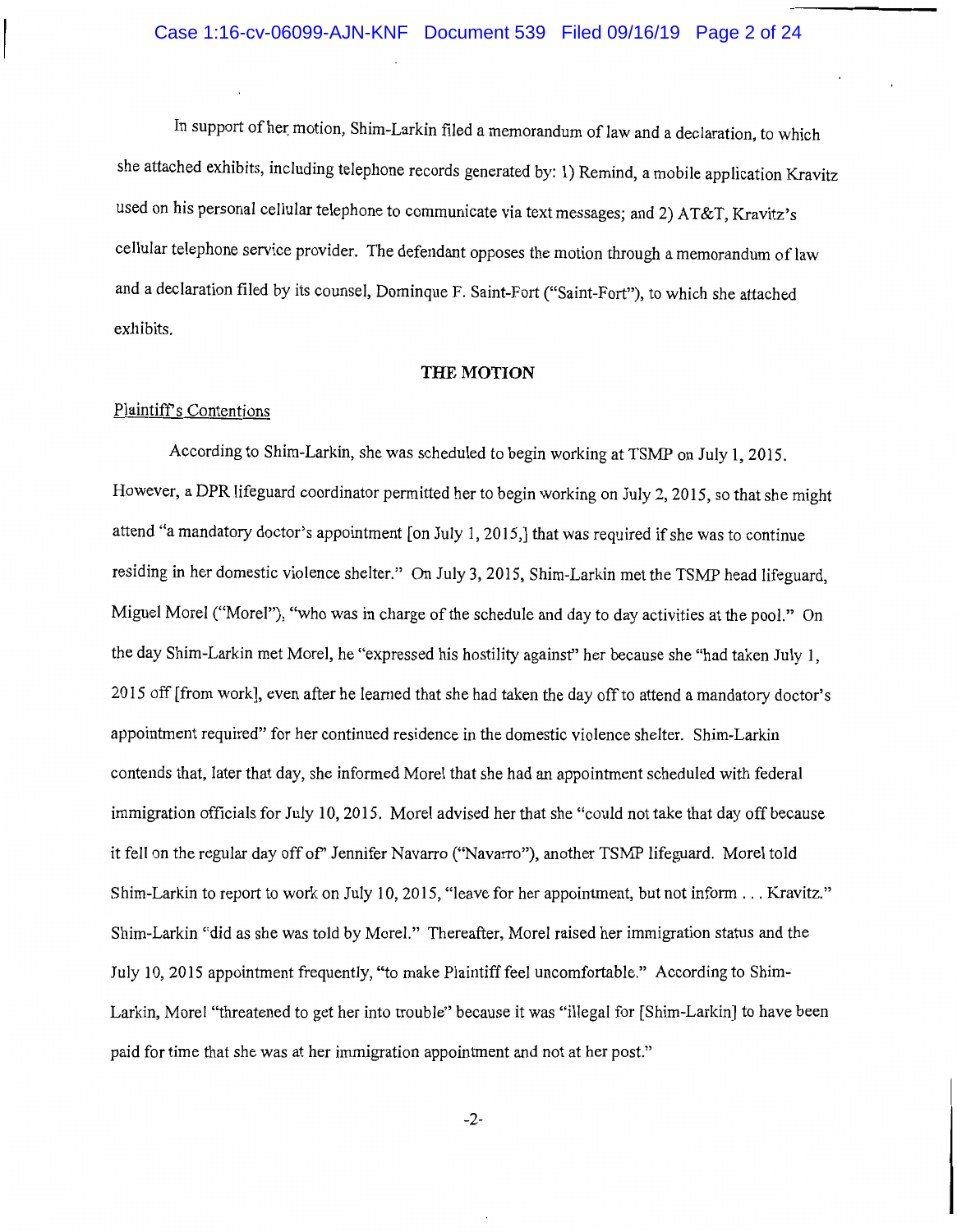#### Case 1:16-cv-06099-AJN-KNF Document 539 Filed 09/16/19 Page 3 of 24

Shim-Larkin maintains that, as the summer progressed, Morel's hostility toward her was manifested in several ways. For example, he did not give Shim-Larkin an equal number of breaks from work as he and Navarro took. Shim-Larkin contends that she complained about this to Kravitz on July 12, 2015, via a text message. Thereafter, on July 14, 2015, Kravitz visited TSMP and met with her, Morel and Navarro concerning the breaks from work they were to receive. Shim-Larkin recalls that, during that meeting, Morel invoked the union rule mandating two 15 minute breaks and stated that since "[Shim-Larkin]'is getting those two 15 minute breaks, there is no problem." According to Shim-Larkin, Kravitz agreed and indicated "there is nothing [he] can do."

Shim-Larkin contends that she also complained to Kravitz on July 31, 2015, via a text message, about the pool deck sitting schedule that "Morel and Navarro created on July 30, 2015 and attached the sitting schedule to the text message." Shim-Larkin maintains that Navarro acted as Morel's recorder when they created the schedule. On August 19, 2015, Shim-Larkin "was scheduled to take a break from 5pm [sic] to 6 pm [sic]," but neither Morel nor Navarro "came to the pool deck to release Plaintiff." Shim-Larkin asked Morel and Navarro to return to the pool deck to relieve her, but they "refused to come to the deck and ran away from the pool area." Shim-Larkin sent Kravitz a text message explaining the situation. Shim-Larkin maintains that Kravitz then called Morel, who returned "to the pool deck and Plaintiff was able to take a break."

According to Shim-Larkin, as she walked "away from the pool deck, Navarro shouted at Plaintiff 'Remember! Snitches get stitched!'" When Shim-Larkin returned "to the pool deck around 6pm [sic], Morel was waiting for Plaintiff with a water hose and sprayed Plaintiff." Shim-Larkin maintains that she "texted Kravitz that '[Morel] attacked me with the hose and water."' Shim-Larkin asserts that, during the deposition Navarro gave in connection with this action, she acknowledged witnessing the water hose incident and recalled that it occurred at about closing time for the pool. As a result of the water hose attack, Shim-Larkin filed a complaint against Morel with the defendant's police department.

-3-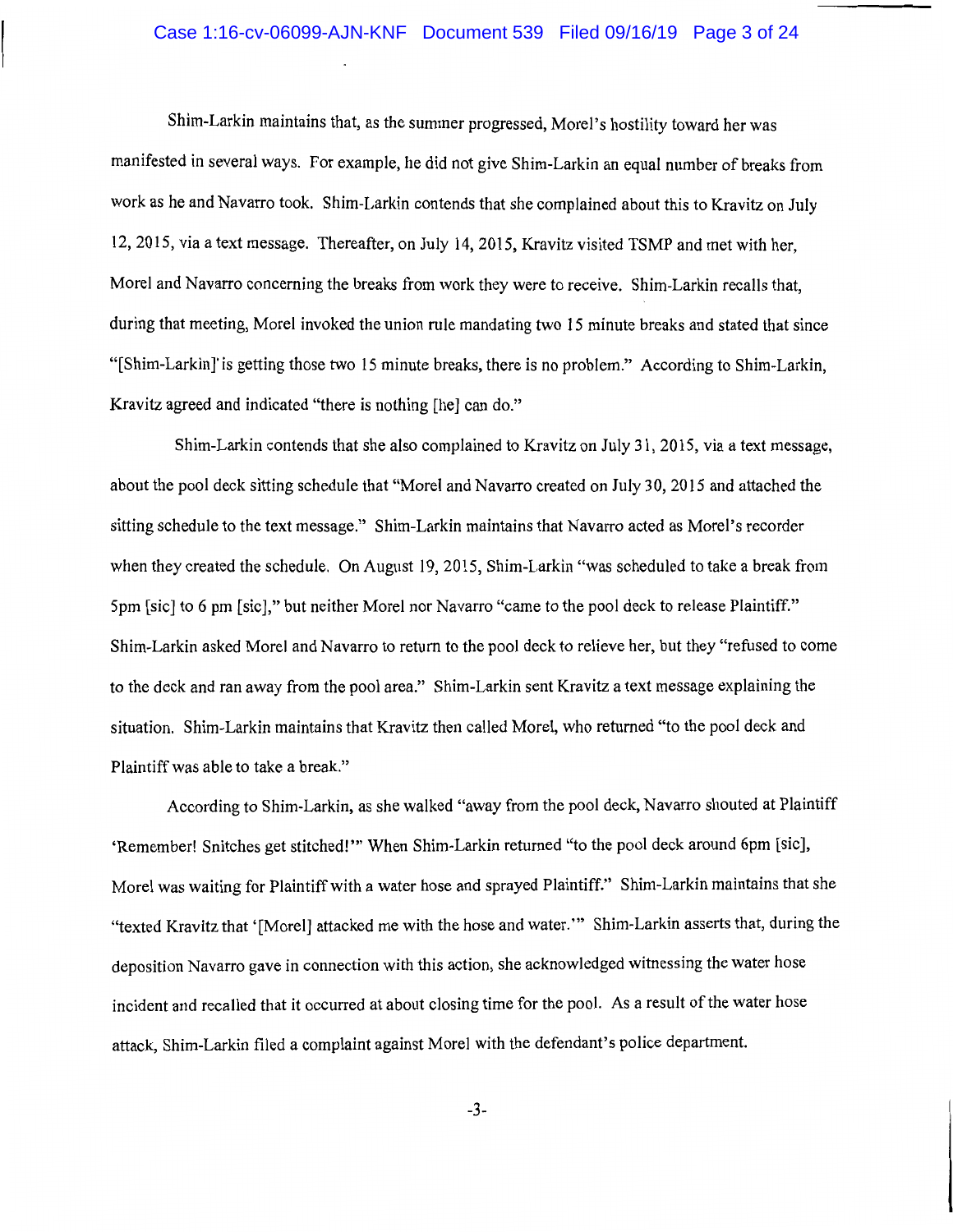# Case 1:16-cv-06099-AJN-KNF Document 539 Filed 09/16/19 Page 4 of 24

Shim-Larkin contends that during the summer of 2015, Navarro also expressed her dislike of Shim-Larkin openly. According to Shim-Larkin, Navarro recounted for her a conversation that Navarro had with Morel, Kravitz and Miguel Rios ("Rios"), DPR's lifeguard borough coordinator, during which Navarro commented that she and Morel "did not like Plaintiff as a rookie lifeguard at [TSMPJ" because Shim-Larkin is old and Korean. Shim-Larkin recalls that Navarro did not report to her that Morel said anything to rebuke Navarro for implying that Shim-Larkin was a less valuable employee because she is old and Korean.

Shim-Larkin contends that her 2015 seasonal lifeguard experience prompted her to file a Charge of Discrimination ("Charge") with the United States Equal Employment Opportunity Commission ("EEOC"), which the defendant received on November 16, 2015. The defendant responded to the Charge through a January 25, 20161 "position statement" prepared and submitted to the EEOC, on the defendant's behalf, by DPR assistant counsel Darci Frinquelli ("Frinquelli"). Frinquelli prepared the position statement after interviewing Kravitz in December 2015. Although Shim-Larkin maintains that Kravitz communicated with her, Morel and other DPR personnel via text messages during the summer of 2015, through the "position statement," the defendant advised the EEOC, inter alia, that "[w]ith respect to Ms. Shim Larkin's claims that she communicated with Mr. Kravitz via text message about a potential transfer, Mr. Kravitz ... has no recollection of giving Ms. Shim Larkin his cell phone number nor does he recall ever communicating with her via text message during the summer of 2015."

Shim-Larkin contends that when Kravitz told Frinquelli he did not recall giving Shim-Larkin his cellular telephone number or communicating with her via text messages during the summer of 2015, Kravitz was "lying" because he was unaware that Remind kept a record of his text messages and that Shim-Larkin would obtain that record and establish that he communicated with her and other DPR

<sup>&</sup>lt;sup>1</sup>The position statement is dated "January 25, 2015"; however, since Shim-Larkin's Charge was not received by the defendant until November 16, 2015, the Court concludes that the 2015 date on the position statement is a typographical error.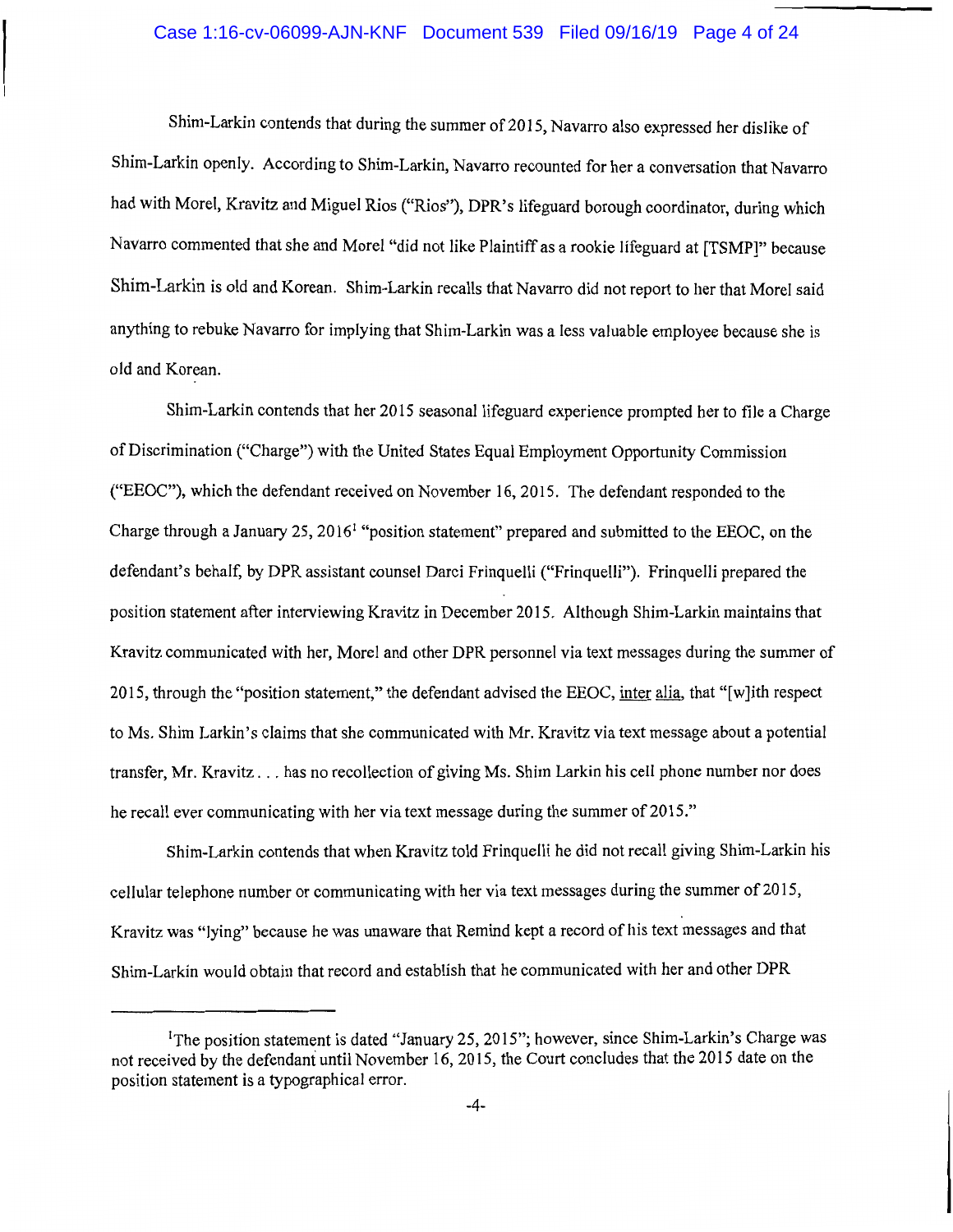## Case 1:16-cv-06099-AJN-KNF Document 539 Filed 09/16/19 Page 5 of 24

lifeguard personnel using text messages. Shim-Larkin maintains that "Remind is a text messaging application, which allows its users to send and receive text messages through fake numbers which are not [the] users' actual phone numbers, thus, eliminates the need for users to exchange their actual phone numbers." Shim-Larkin contends that she attempted, on August 10, 2017, to obtain text messages Kravitz exchanged with Morel concerning her and TSMP during the summer of 2015, when she served her Fifth Set of Document Requests on the defendant. Shim-Larkin asserts that, in responding, the defendant tried to construe the demand for documents unreasonably as seeking only the production of correspondence or email communications between Kravitz and Morel; but the defendant's attempt was rebuffed by the Court, during a telephone conference with the parties.

According to Shim-Larkin, Kravitz was deposed in connection with this action on December 5, 2017. During his deposition, Kravitz acknowledged that, although the defendant provided him with a cellular telephone for his work-related activities, he relied principally on his personal cellular telephone for work-related communications. Kravitz explained that "[t]he majority of my calls would come from my personal phone ... simply because it's just easier." Shim-Larkin contends that through a declaration, dated January 18, 2018, Kravitz prepared in connection with this action, Kravitz stated that he was "no longer in possession of the personal cell phone [he] used between June and September 2015 . . .[,] as it is [his] recollection that [he] donated the device through an ecoATM in a Wal-Mart . . . in or about March 2016." Shim-Larkin maintains that, prior to filing the instant motion, she tried to ascertain whether the defendant instructed Kravitz to preserve his personal cellular telephone. However, Shim-Larkin recalls that Saint-Fort "refused" to state "whether there was any instruction given to Kravitz to not discard his phone."

Shim-Larkin contends that, upon receiving her EEOC Charge in November 2015, the defendant should have anticipated that litigation would ensue and should have directed DPR to: 1) "[inspect] the 'personal' cellphone device of Kravitz to make sure there was [sic] no text messages between plaintiff

-5-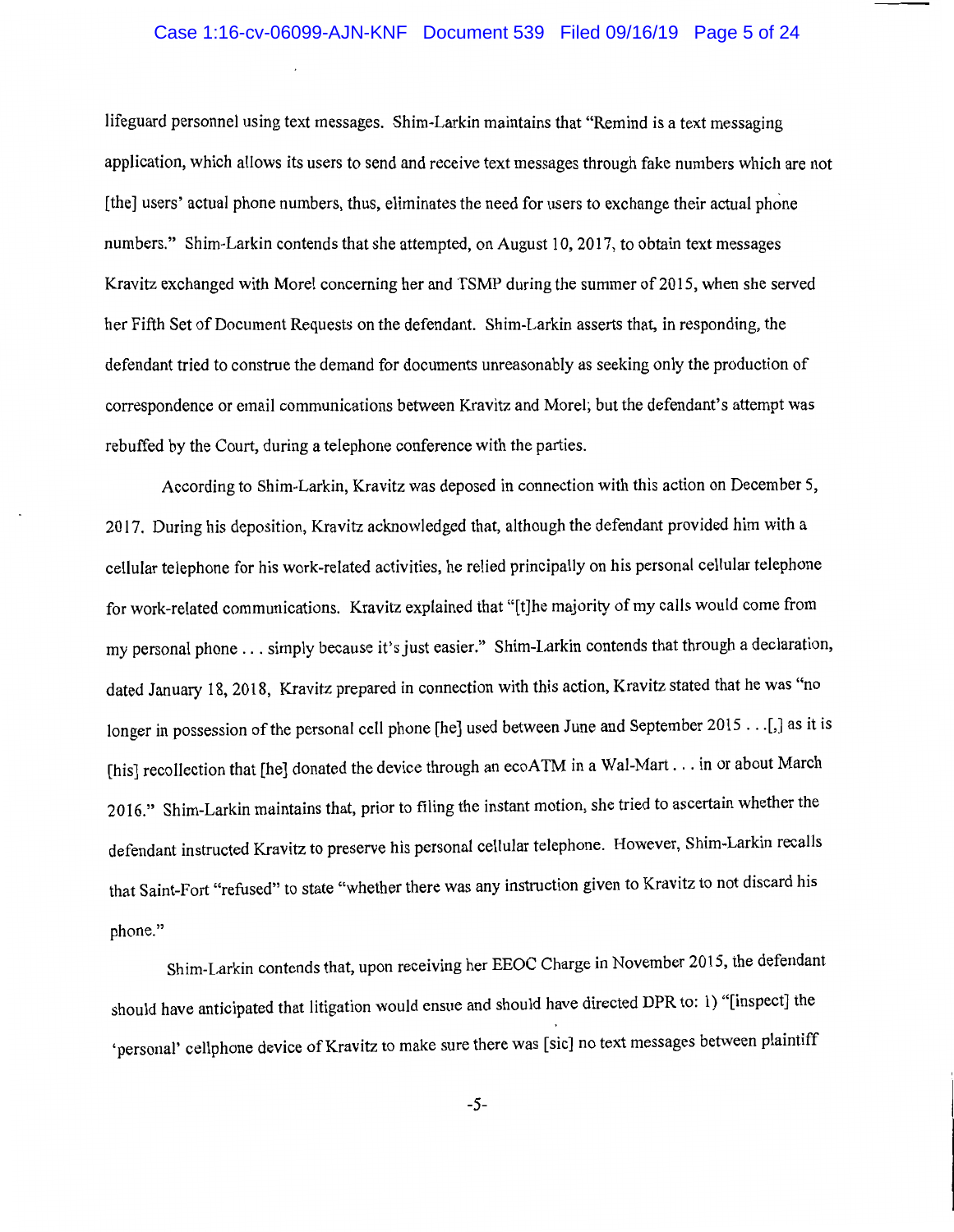# Case 1:16-cv-06099-AJN-KNF Document 539 Filed 09/16/19 Page 6 of 24

and Kravitz"; 2) take action to preserve evidence stored on Kravitz's personal cellular telephone, including relevant work-related text messages; and 3) ensure that Kravitz would not discard his personal cellular telephone, since the majority of his work-related telephone communications were made using that device. Shim-Larkin maintains that Kravitz discarded his cellular telephone because "he expected that Plaintiff would not be able to prove text message records between Plaintiff and Kravitz without Kravitz's cellphone device." However, Kravitz was wrong because "Plaintiff was eventually able to recover text message [history] records [and the contents of those communications exchanged] [via] Remind [by] Plaintiff and Kravitz." Shim-Larkin contends that she has not been able to recover the contents of the text messages Kravitz exchanged with Morel that are reflected in Kravitz's AT&T telephone records because Kravitz discarded his personal cellular telephone.

According to Shim-Larkin, Kravitz's AT&T telephone records show that text message communications were exchanged by Kravitz and Morel, as early as July 1, 2015, the day on which she was originally scheduled to start working at TSMP and continued to be exchanged by them throughout her 2015 tenure as a TSMP lifeguard. Shim-Larkin contends that her inability to retrieve the contents of the AT&T-related text messages Kravitz and Morel exchanged has prejudiced her because Kravitz's AT&T telephone records show that, at or about the time when key events relevant to the claims made in this action occurred, Kravitz and Morel were communicating via text messages. For example, on July 21, 2015, in the early part of the afternoon, Morel was screaming at her which, a pool patron, Leticia Vargas ("Vargas") witnessed. Shim-Larkin contends that records maintained by the defendant's Department of Information Technology and Telecommunications and the defendant's 311 telephone complaint system, indicate that at 1:08 p.m. on July 21, 2015, Vargas contacted the defendant telephonically to report that she observed Morel screaming at Shim-Larkin in a threatening manner and that he smelled of alcohol. According to Shim-Larkin, Kravitz's AT&T telephone records show that, between 1:00 p.m. and 1:10 p.m. on July 21, 2015, Morel sent Kravitz three text messages. Thereafter,

-6-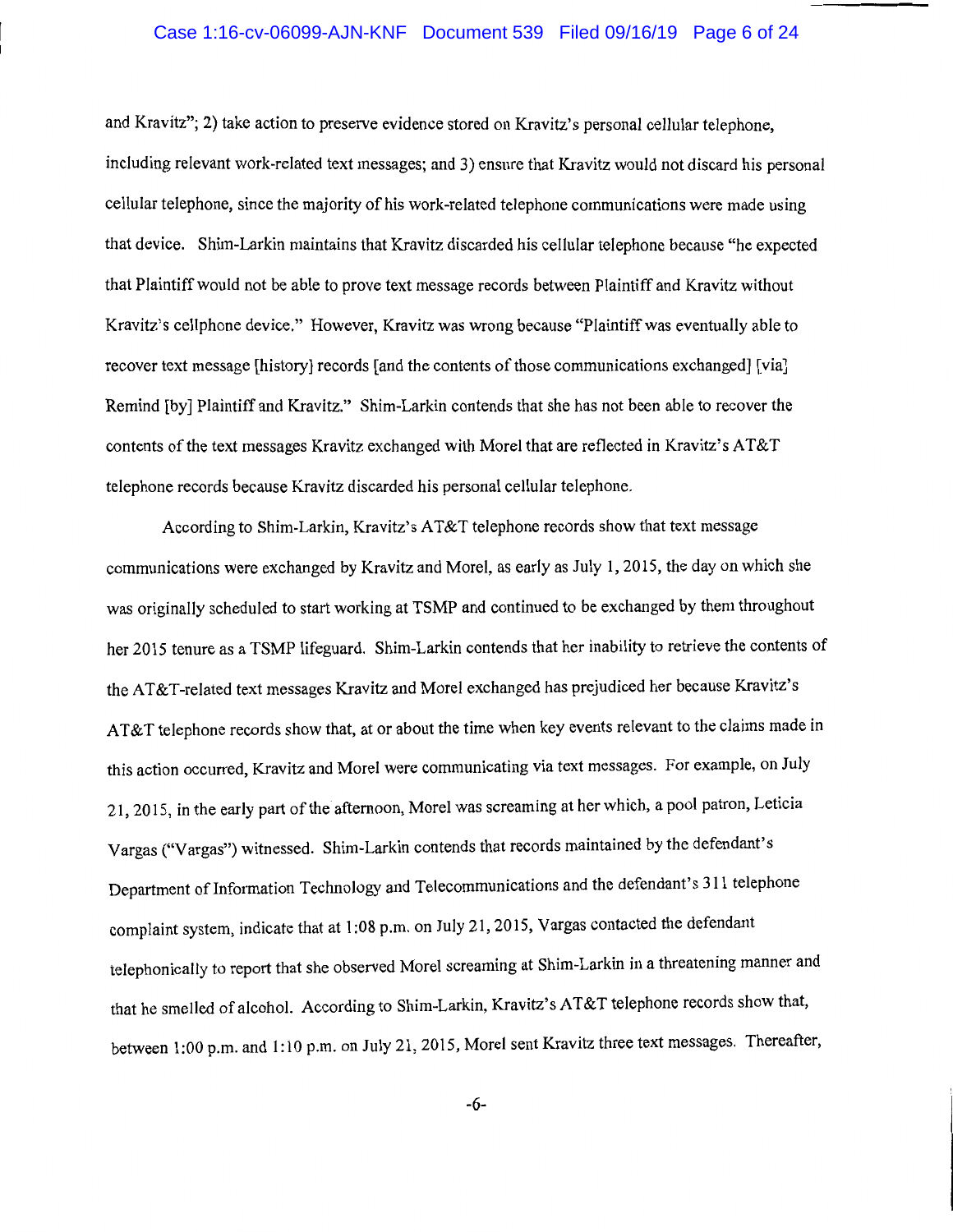## Case 1:16-cv-06099-AJN-KNF Document 539 Filed 09/16/19 Page 7 of 24

Kravitz traveled to TSMP and spoke to Vargas. Kravitz's DPR "Drivers Daily Report" for July 21, 2015, Docket Entry No. 184-2, shows that he arrived at TSMP at 1 :53 p.m. and departed at 2:25 p.m. Shim-Larkin maintains that on the following morning, Kravitz and Morel exchanged three additional text messages.

In addition, Shim-Larkin contends that Morel: 1) videotaped her on August 4, 2015; 2) exchanged text messages with Kravitz on that date, as shown in Kravitz's AT&T telephone records; and 3) sent Kravitz a "pict Video" on August 4, 2015, which is also reflected in Kravitz's AT&T telephone records. After the defendant disclosed to Shim-Larkin the August 4, 2015 video Morel shared with Kravitz, Shim-Larkin confirmed that it is the video Morel made of her on that date. Shim-Larkin also contends that on August 19, 2015, the date on which she alleges Morel "attacked" her with a water hose in the early evening, Kravitz's AT&T telephone records show that Morel communicated with Kravitz, at 6:20 p.m., via text message. Shim-Larkin recalls that Navarro testified at the deposition she gave in connection with this action, that she did not have time to speak with Morel about the water hose incident on August 19, 2015, because it occurred in the evening, about the time at which TSMP was closing. Shim-Larkin maintains that the temporal proximity between the occurrence of many events relevant to the claims she has made in this action and the text message communications Kravitz and Morel had, demonstrates the: 1) significance of the discarded cellular telephone to this case; 2) falsity of the assertion the defendant and Kravitz made to the EEOC, that he had no recollection of communicating with her via text messages during the summer of 2015; 3) bad faith of Kravitz in discarding his cellular telephone, as well as his culpable state of mind; and 4) prejudice to her of being unable to recover the contents of the text messages Kravitz and Morel exchanged, at or about the time key events germane to this action occurred, that are reflected in Kravitz's AT&T telephone records.

Shim-Larkin asserts, that as a consequence of the defendant's failure to take reasonable and timely action to preserve evidence stored on Kravitz's personal cellular telephone, including work-related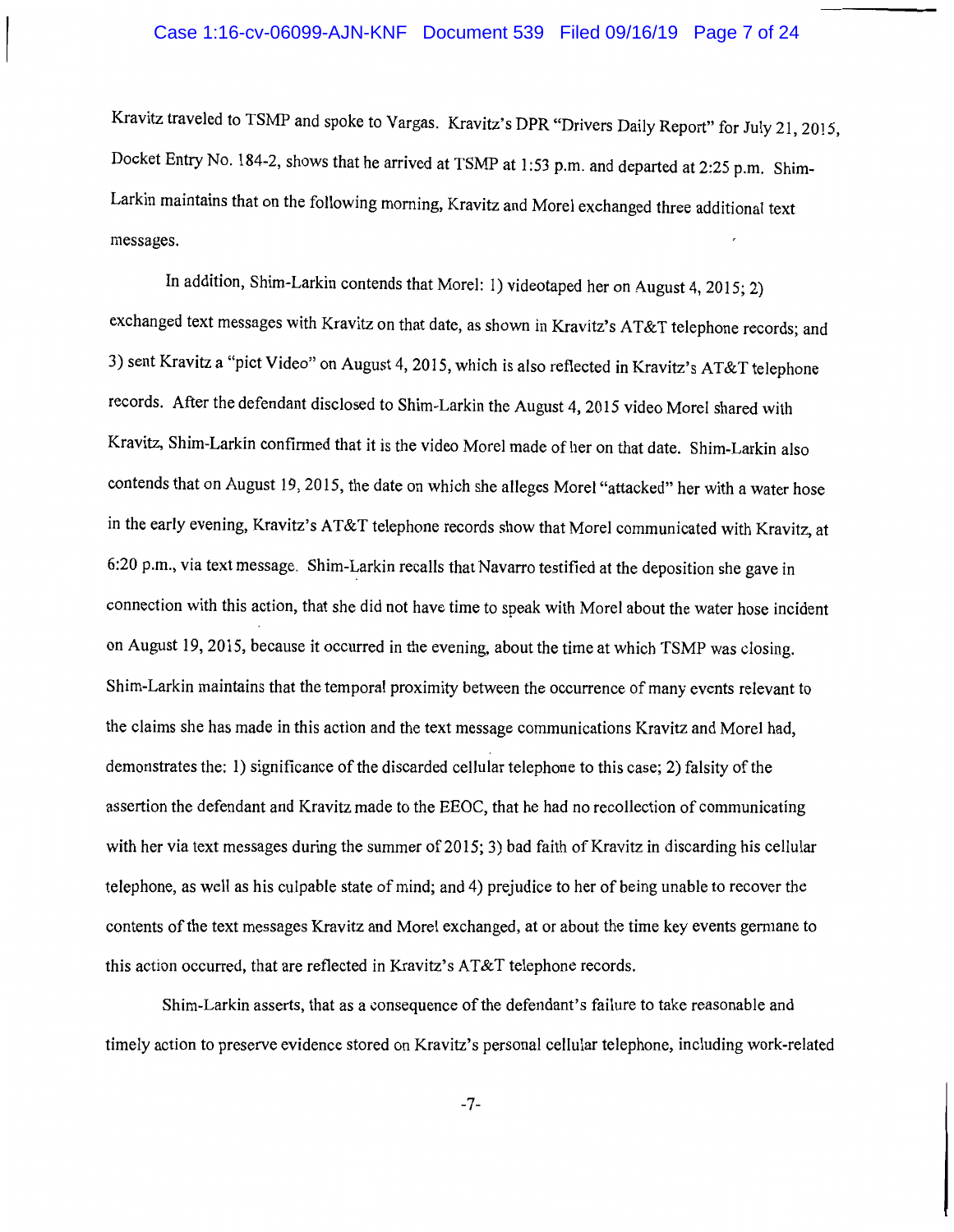text messages, resulting in the spoilation of that evidence, the Court should sanction the defendant by

directing that "the following facts be taken as established for the purpose of this action, pursuant to

FRCP 26(g), FRCP 37(b)(2)(A)(i), 37(e), and the Court's inherent power":

a) Miguel Morel was informed by Martin Kravitz ... that Plaintiff cannot work on July 1, 2015 because of doctor's appointment which was necessary to live in domestic violence shelter; b) Morel expressed his hostility against Plaintiff for not working on July 1, 2015, due to the aforementioned doctor's appointment to Kravitz; c) Morel admitted to Kravitz that Plaintiff complained to Morel for not getting equal breaks as Morel and Jennifer Navarro; d) Morel expressed to Kravitz that Morel is not going to give equal breaks to Plaintiff as Morel and Navarro; e) Kravitz agreed with Morel on not giving Plaintiff equal breaks as Morel and Navarro; f) Morel admitted all facts asserted by Leticia Vargas to Kravitz; g) Morel admitted that he made the sitting schedule on July 30, 2015 (ECF #93-6) and sent it to Kravitz; h) Morel admitted that he recorded a video of Plaintiff on August 4, 2015 ... and sent it to Kravitz; i) Morel admitted facts asserted by Plaintiff concerning water hose incident on August 19, 2015 to Kravitz; j) Morel had problem with Plaintiffs immigration status and/or going to the immigration appointment on July 10, 2015 and expressed it to Kravitz; and k) Morel did not like Plaintiff because she was Korean and old and expressed it to Kravitz.

## Defendant's Contentions

The defendant contends that Shim-Larkin's motion for spoliation sanctions "must be denied in its entirety" because Shim-Larkin: (1) "failed to demonstrate that Defendant was in control of Kravitz's personal cellphone" or "had the legal authority to prevent Kravitz from recycling his phone"; (2) "failed to show that Kravitz recycled his cellphone with the intent to deprive Plaintiff of evidence"; (3) "assumes bad faith based on unsuppported assumptions"; and (4) ignored sworn evidence and material disclosed through discovery "which is diametrically opposed to the facts she requests to be deemed established as a sanction." The defendant concedes that the narrative section in Shim-Larkin's EEOC Charge put DPR on notice that text message communications between Shim-Larkin and Kravitz were relevant to this action. However, the defendant maintains that DPR was not aware that text messages exchanged by Morel and Kravitz were relevant to this action because "Plaintiff's EEOC Charge of Discrimination does not mention any such communications." The defendant maintains that, after the complaint in this action was served by Shim-Larkin on August 20, 2016, and the "Defendant appeared in this action on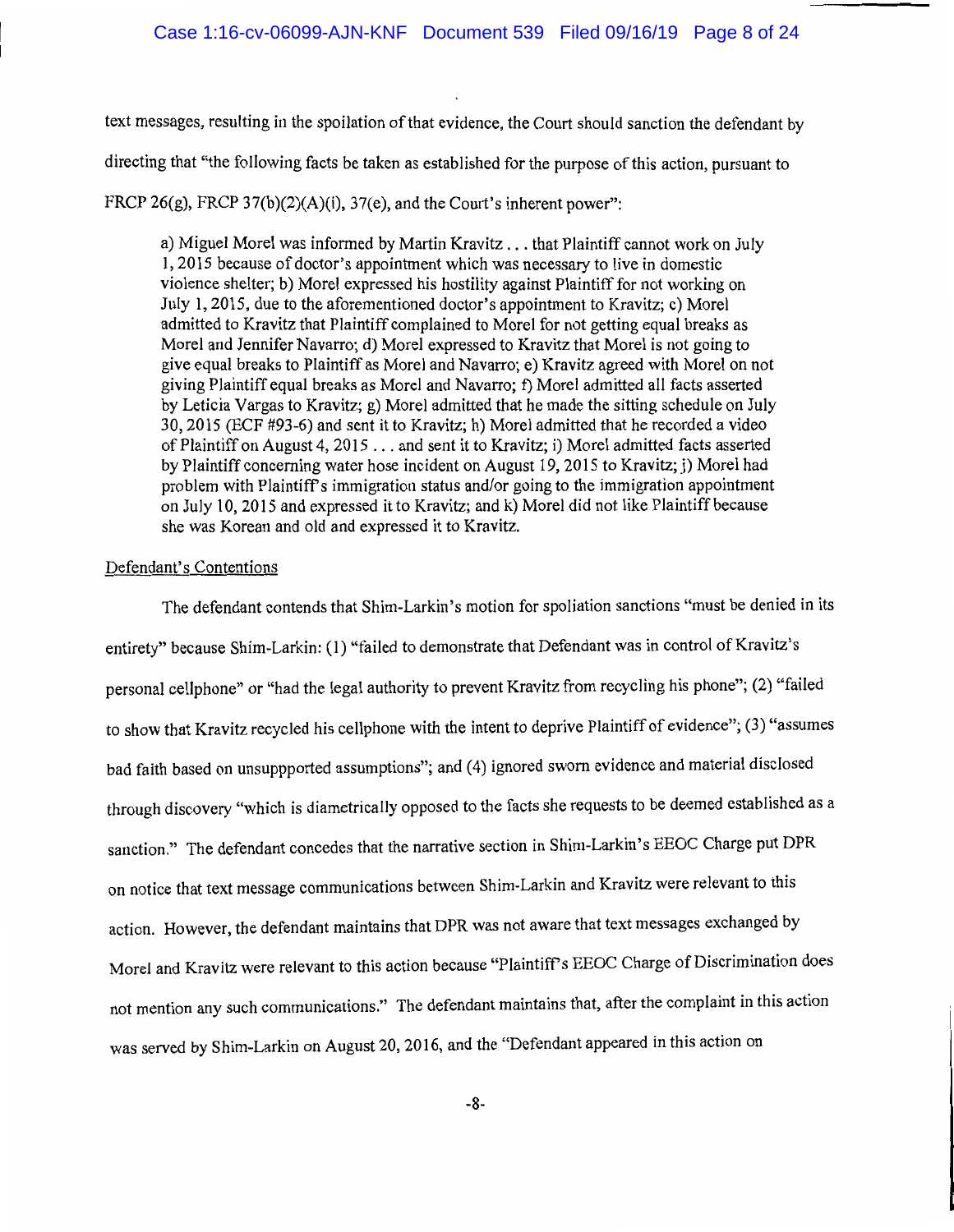## Case 1:16-cv-06099-AJN-KNF Document 539 Filed 09/16/19 Page 9 of 24

September 14, 2016," Saint-Fort "sent DPR a Preservation Notice" on October 13, 2016. The defendant asserts that the Preservation Notice "is a privileged communication;" therefore, it was not disclosed to Shim-Larkin.

The defendant contends that Kravitz testified at his deposition that the "only communications he had with Plaintiff were through a mobile application 'Remind,' and that Plaintiff did not have his personal cellphone number." According to the defendant, it disclosed to Shim-Larkin "copies of [Kravitz's] Remind message history, not only with Plaintiff, but with Morel and other lifeguards." Furthermore, the defendant contends that on January 16, 2018, it "produced Kravitz's personal cellphone records" to Shim-Larkin. However, those records show only whether a text message was sent, as "the content of the text messages were [sic] not stored by Kravitz's cellphone carrier." Therefore, that information could not be obtained and shared with Shim-Larkin. According to the defendant, Kravitz's disclosure of his Remind message history and his AT&T telephone records demonstrates "that he had no intention to deprive Plaintiff of information regarding his communications, during the summer of 2015, with Miguel Morel" and other DPR lifeguard personnel. The defendant notes that Shim-Larkin was represented by pro bono counsel during Kravitz's December 5, 2017 deposition and her counsel could have questioned Kravitz about the content of any text message(s) he is alleged to have exchanged with Morel. However, Shim-Larkin's counsel chose not to do so. According to the defendant, this demonstrates that Shim-Larkin "was not prejudiced by the recyclying of Kravitz's cellphone."

The defendant maintains that the relief requested by Shim-Larkin through this motion is too harsh and uncalled for, based on the information developed during the pretrial discovery phase of the action. The defendant contends that, during Kravitz's deposition, he "testified that he was never informed that Plaintiff could not work on July 1, 2015 because of a doctor's appointment that was required for her to live in a domestic violence victim shelter." Therefore, he could not have communicated that information to Morel. Consequently, granting Shim-Larkin's request that it "be taken

-9-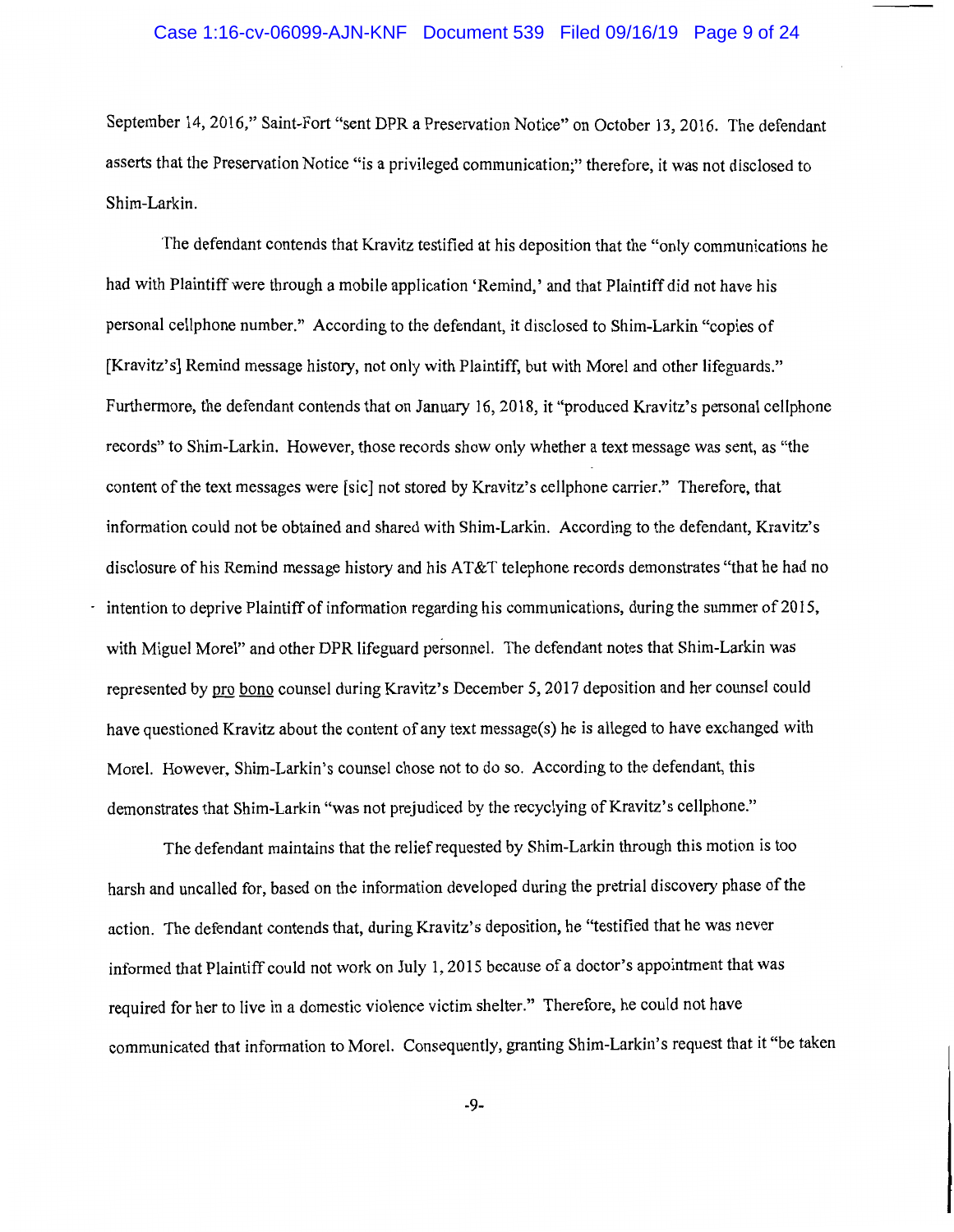## Case 1:16-cv-06099-AJN-KNF Document 539 Filed 09/16/19 Page 10 of 24

as established for the purpose of this action" that Kravitz told Morel that Shim-Larkin could not work on July I, 2015, because of a mandatory doctor's appointment required for Shim-Larkin to reside in a domestic violence shelter, is not warranted. The defendant also asserts that the Court would not be warranted in establishing as a fact for the purpose of this action, as Shim-Larkin requests, that Morel expressed to Kravitz "his hostility against Plaintiff for not working on July 1, 2015," due to the doctor's appointment, because, as noted above, Kravitz testified that he was not informed of Shim-Larkin's July 1, 2015 doctor's appointment and, as a result, Kravitz, could not have told Morel of that appointment.

The defendant maintains that having the Court establish, as a fact for the purpose of this action, that Morel admitted to Kravitz that Shim-Larkin complained to Morel about the inequality in the number of breaks from work that she, Morel and Navarro received is unnecessary, because Kravitz testified to his awareness of Shim-Larkin's complaints "about not getting an equal number of breaks as compared to Morel and Navarro." According to the defendant, Shim-Larkin could have deposed Morel to determine "whether he was the source" of the information Kravitz received about the controversy concerning the number of breaks the three TSMP lifeguards were receiving, but Shim-Larkin did not depose Morel. The defendant contends that, in any event, eliciting such testimony from Morel would, in this circumstance, "have only been redundant" given Kravitz's testimony that he was aware of Shim-Larkin's complaints.

With respect to Shim-Larkin's request that the Court establish as a fact for the purpose of this action that Morel expressed to Kravitz that he would not "give equal breaks to Plaintiff as Morel and Navarro," the defendant contends that Kravitz "was never asked and did not testify" at his deposition that Morel made such a statement to him. Furthermore, Shim-Larkin did not depose Morel "to have him confirm or deny" the statement. Therefore, the defendant asserts, no basis exists for: 1) Shim-Larkin "believing that such a statement was made"; or 2) the Court to establish the statement as a fact for the purpose of this action. Kravitz's deposition testimony, that he told the three TSMP lifeguards that each had to receive the same number of breaks from work as the others, that is, "everybody has to sit the same

-10-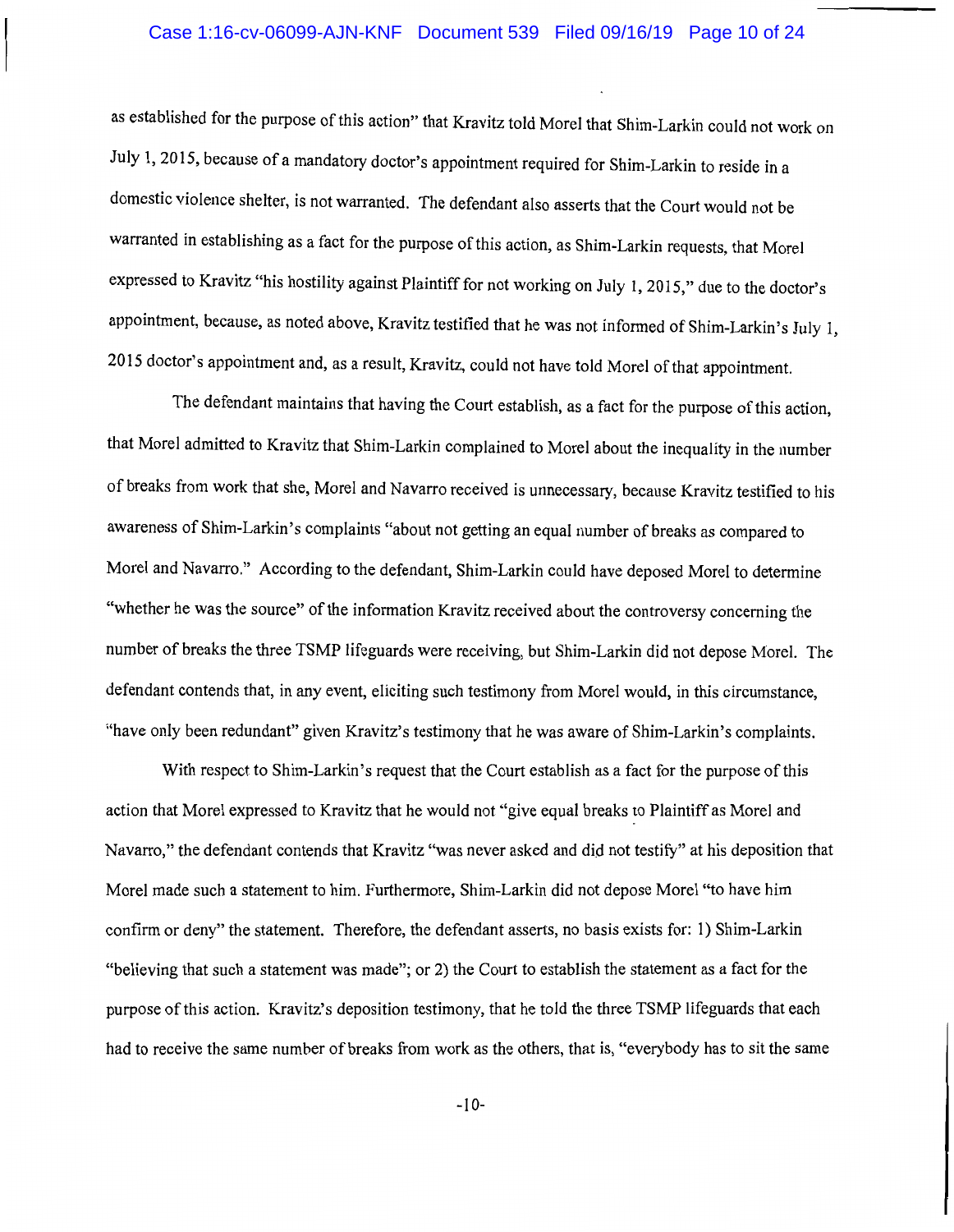#### Case 1:16-cv-06099-AJN-KNF Document 539 Filed 09/16/19 Page 11 of 24

amount of time, equal," contradicts the statement Shim-Larkin has proffered for the Court to establish as fact: "Kravitz agreed with Morel on not giving Plaintiff equal breaks as Morel and Navarro." Therefore, according to the defendant, the Court must reject Shim-Larkin's request concerning that statement.

The defendant maintains that the statement "Morel admitted all facts asserted by Leticia Vargas is incomprehensible[,] as Plaintiff does not assert what facts she is referring to or when they were asserted." The defendant contends that this militates against the Court establishing the statement as a fact for the purpose of this action. Moreover, according to the defendant, inasmuch as Kravitz testified "about an incident involving a pool patron, Leticia Vargas," based on "information that he received from Morel [and furthermore, given that] Plaintiff never deposed Morel to see if his recollection of the incident accorded with either Kravitz or Vargas," Shim-Larkin's failure to depose Morel provides another basis for denying Shim-Larkin's request.

The defendant contends that Shim-Larkin's request that it be established as a fact for the purpose of this action that "Morel admitted that he made the sitting schedule on July 3 0, 2015 ... and sent it to Kravitz," is "wholly disingenuous" because the defendant admitted previously that the handwriting on the schedule is Navarro's handwriting. Therefore, Shim-Larkin is "aware that Navarro made the sitting schedule." "Moreover, Kravitz testified that [he] received the schedule ... from Shim-Larkin." Consequently, establishing as a fact for the purpose of this action the statement respecting the making of the sitting schedule and its transmission to Kravitz, as Shim-Larkin has requested, is not warranted. The defendant also maintains that the statement that Morel created the August 4, 2015 video and sent it to Kravitz has been conceded through Kravitz's deposition testimony. Therefore, no need exists for the Court to establish that fact for the purpose of this action. The defendant contends that: 1) Kravitz' s testimony about the August 19, 2015 water hose incident; and 2) Morel's February 21, 2018 declaration submitted in support of the defendant's summary judgment motion, through which he recounts "his version of events regarding this incident, including that he was hosing the pool deck so that children

-11-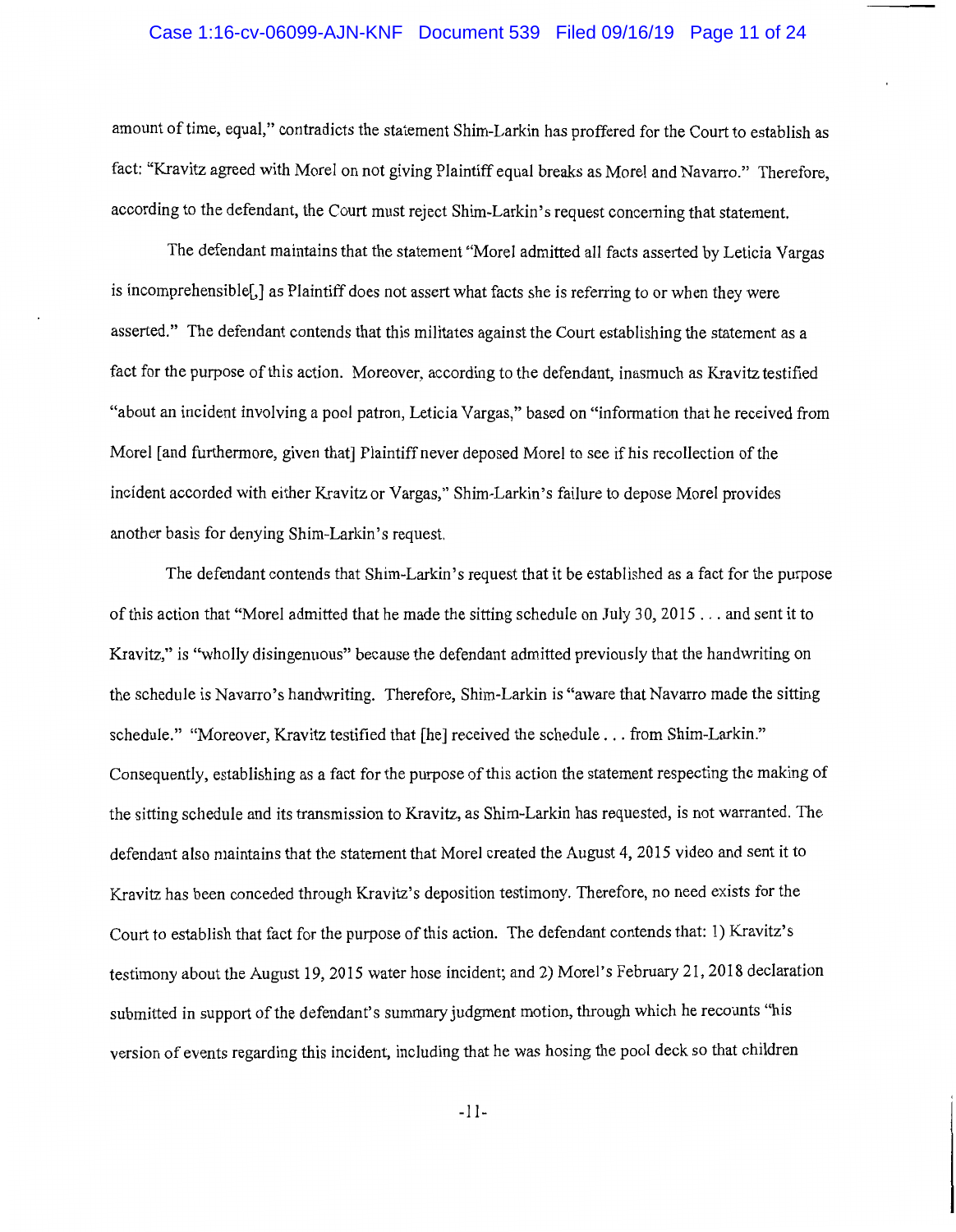# Case 1:16-cv-06099-AJN-KNF Document 539 Filed 09/16/19 Page 12 of 24

would not bum their feet" on the pool deck surface, when some water from the hose touched Shim-Larkin's foot inadvertently obviate the need for the Court to establish as a fact for the purpose of this action, as Shim-Larkin requests, that Morel admitted to Kravitz the facts Shim-Larkin asserted concerning the incident. That "Morel had a problem with Plaintiff's immigration status" or her attending an immigration-related appointment on July 10, 2015, should not be established by the Court as a fact for the purpose of this action because, according to the defendant, Kravitz testified that "he was unaware of such an appointment" and in Morel's February 21, 2018 declaration he stated that he was "unaware of Plaintiff's immigration status" and did not know of her immigration-related appointment. Therefore, the defendant asserts that "Morel never informed Kravitz of" Shim-Larkin's immigration-related appointment. The defendant maintains that Shim-Larkin's request that it be established as a fact for the purpose of this action, that Morel expressed to Kravitz his dislike of her because she is Korean and old must be denied because Shim-Larkin "concedes" the statement is "entirely speculative." Moreover, in addressing the matter in her amended complaint, Shim-Larkin contends that in Navarro's recounting of what she expressed to Morel and others about Shim-Larkin's age and national origin as it relates to Shim-Larkin's performance as a lifeguard, "Morel did not say anything in response."

The defendant maintains that much of Shim-Larkin's motion is grounded in speculation and conjecture "about [the] content of communications between Kravitz and Morel." However, her speculation and conjecture are largely contradicted by Kravitz's deposition testimony and Morel's February 21, 2018 declaration. The defendant asserts that, since the text messages about which Shim-Larkin is complaining "could be about any topic, Plaintiff cannot simply conclude that they relate to her or are relevant to this action because they were sent during the summer of 2015." The defendant contends that inasmuch as Shim-Larkin cannot show prejudice or that Kravitz discarded his personal cellular telephone intending to deprive her ofrelevant evidence, no spoilation sanction is appropriate in this case. The defendant maintains that, even if the Court found that spoliation occurred and, according

-12-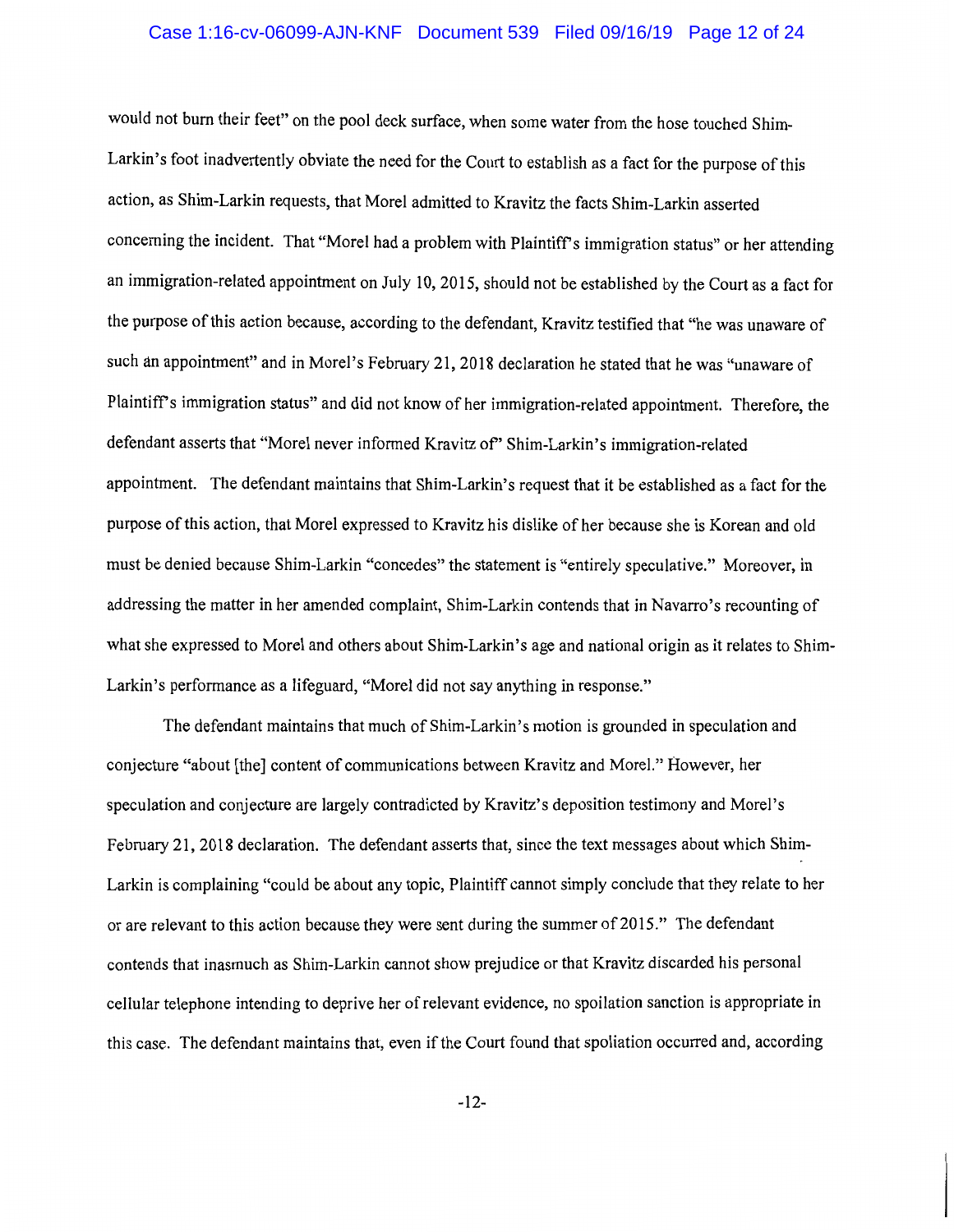## Case 1:16-cv-06099-AJN-KNF Document 539 Filed 09/16/19 Page 13 of 24

to the defendant, no basis for such a finding exists, the harsh sanction Shim-Larkin proposes, that certain "facts be taken as established for the purpose of this action," should not be imposed; instead, the Court should comply with "the edict that the Court apply the least harsh sanction."

## Plaintiff's Reply

Shim-Larkin contends that Kravitz used his personal cellular telephone for DPR business purposes; that is, he used that device in his official capacity as the defendant's assistant lifeguard coordinator to communicate with the TSMP lifeguards he supervised and other DPR employees. As a result, "the communications made through Kravitz's 'personal' cell phone are business records" of the defendant. As a consequence, Kravitz became the "custodian of such communications as part of his official capacity, and discarded such communication records by 'donating' the cell phone device. Therefore, since Kravitz's disposal of the communication records are done within his representative capacity as an agent of Defendant, Defendant is liable for Kravitz's ... actions." Furthermore, Shim-Larkin maintains that, as the defendant's custodian of records, Kravitz took on certain obligations, including the duty to produce the records on proper demand by the defendant. Thus, Kravitz's disposal of his cellular telephone with pertinent work-related text messages, must be deemed an act of the defendant and not a personal act.

Shim-Larkin maintains that the defendant failed "to present any evidence regarding preservation efforts undertaken between the receipt of Plaintiff's EEOC charge, on November 16, 2015 and purported issuance of Preservation Notice on October 13, 2016." According to Shim-Larkin, as the defendant did not dispute that it was in a position reasonably to anticipate that litigation would ensue upon receipt of her EEOC Charge, Frinquelli should have taken steps to preserve relevant records: Kravitz's workrelated text messages. The "logical inference that can be drawn from these facts are [sic] that DPR intentionally did not take any steps to preserve text message records." Therefore, Shim-Larkin asserts that by relying on circumstantial evidence and showing that Kravitz and Morel are not worthy of belief,

-13-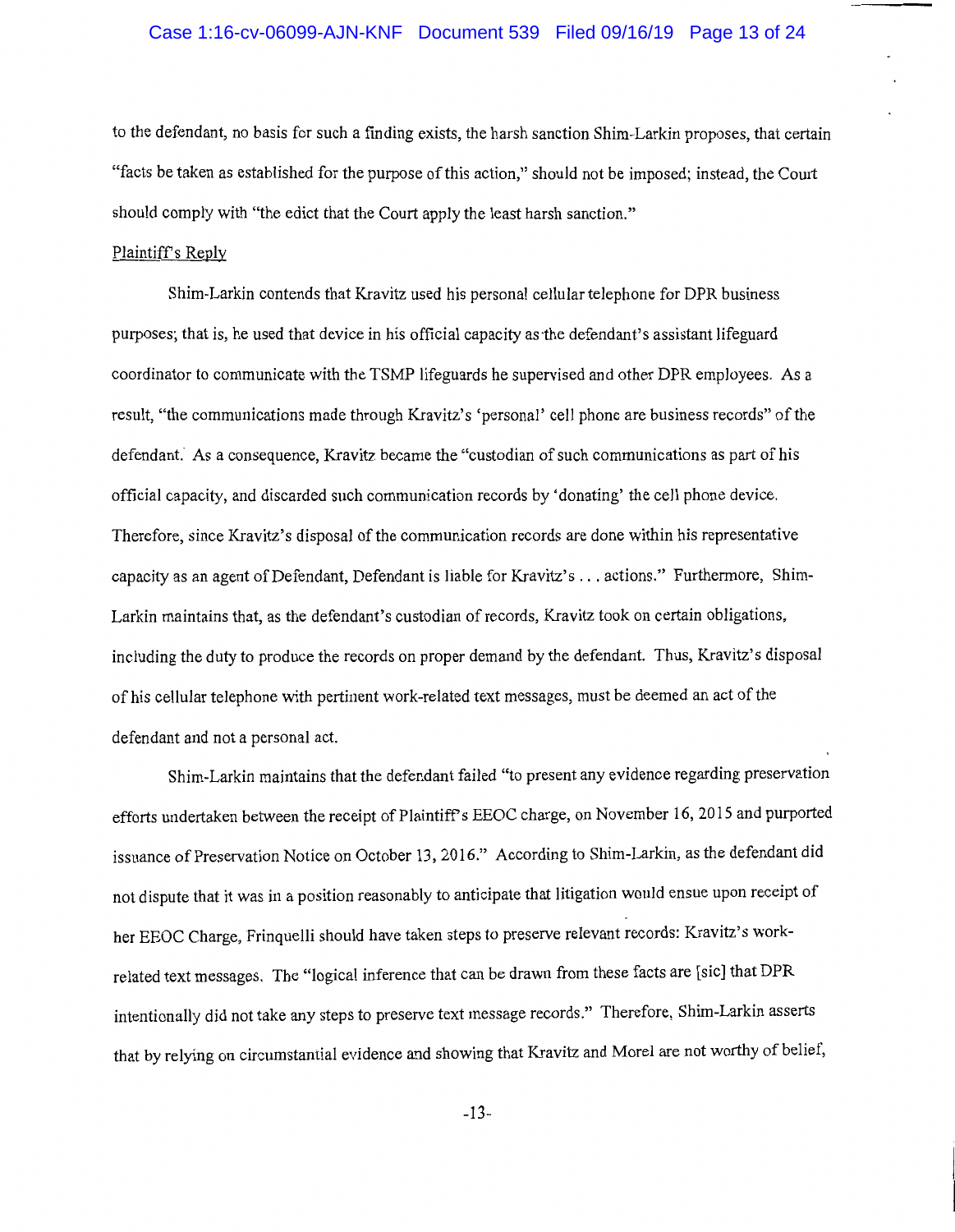she has satisfied "the requisite level of intent required by FRCP  $37(e)(2)$ " for it to be presumed that the lost information was not favorable to the defendant.

Shim-Larkin maintains that the defendant's assertion that it was unaware that text messages between Morel and Kravitz "were relevant to this action" because the EEOC Charge she lodged did "not mention such communications" is incredible, given that the Court explained the relevance to the parties during a telephone conference on November 30, 2018. Shim-Larkin contends that the defendant's assertion that she is not prejudiced by the absence of Kravitz's personal cellular telephone and the text messages on it he exchanged with Morel, because she has Kravitz's deposition testimony and Morel's February 21, 2018 declaration submitted in support of the defendant's motion for summary judgment, is · untenable because "Kravitz and Morel's testimonies are [not] equivalent to text" messages they exchanged with each other in the summer of 2015.

Shim-Larkin asserts that equally untenable is the defendant's claim that she could have deposed Morel but elected not to. According to Shim-Larkin, the defendant overlooks the fact that depositions are expensive and that she is proceeding in this action in forma pauperis. Therefore, the suggestion that she merely had to take Morel's deposition, but elected not to ignores the reality of her economic circumstance.

Shim-Larkin also asserts that Kravitz is not credible because he made "false statements" in the DPR EEOC position statement, as it relates to his claim that: (1) Shim-Larkin did not have his personal cellular telephone number; and (2) he has no recollection of having communicated with Shim-Larkin via text message. His lack of credibility is established, by Kravitz's AT&T telephone records which show that they did exchange text messages outside the Remind mobile application Kravitz used. Shim-Larkin maintains that it would not have been possible for her to exchange text messages with Kravitz, as shown in the AT&T telephone records, outside the Remind mobile application without having Kravitz's personal cellular telephone number. Shim-Larkin contends that Kravitz's credibility is also undermined by her receipt of his Remind text message history records, which also establish that they communicated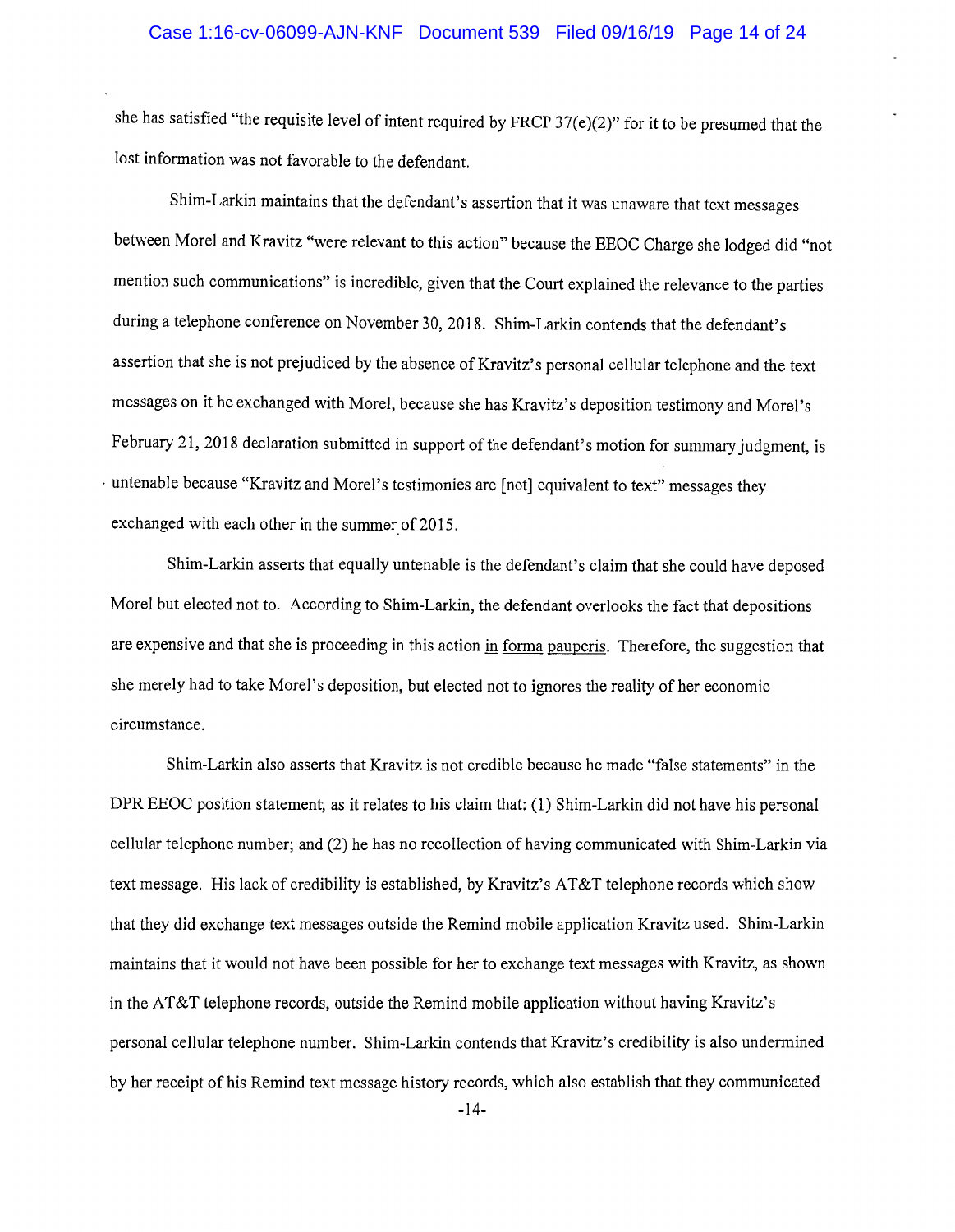## Case 1:16-cv-06099-AJN-KNF Document 539 Filed 09/16/19 Page 15 of 24

via text messages. Shim-Larkin notes that although the defendant claimed Kravitz testified at his deposition that his only communications with her were through the Remind mobile application, and in support of that assertion referred her to Exhibit B to Saint-Fort declaration, which is an excerpt from Kravitz's deposition transcript, the portion for the deposition transcript purported to contain the relevant testimony is not in Exhibit B. Shim-Larkin also notes that "Kravitz refused to admit that he used Remind as late as August 3, 2017, as indicated in the first response [the defendant made] to Plaintiffs Interrogatory No. 4 in first set of interrogatory. See [sic] ECF #111-1, at 6-7 ('assumes facts not admitted ... ')."

According to Shim-Larkin, she established previously that "Morel's declaration dated February 21, 2018 (ECF #315) is not credible in [her] July 23, 2018 motion (ECF #344-346)" by, for example, showing discrepancies between Morel's recollection of the weather conditions on August 19, 2015, the date of the water hose incident, and the actual weather conditions. According to Shim-Larkin, the actual weather conditions establish no necessity existed for hosing the pool deck to prevent children's feet from burning as Morel claimed. Shim-Larkin contends that these discrepancies also undermine Morel's assertion, in the February 21, 2018 declaration, that he sprayed plaintiff with water inadvertently and not intentionally. Furthermore, Morel's declaration "mischaracterizes [her] complaint" about breaks from work accorded her and the other TSMP lifeguards by claiming Shim-Larkin's complaint was that she wanted to take more breaks than the other lifeguards, when her complaint was that she and the other TSMP lifeguards were not getting an equal number of breaks, as corroborated by Kravitz's deposition testimony.

With respect to the defendant's claim that Shim-Larkin did "not assert what facts she was referring to" when she requested that the Court establish as a fact for the purpose of this action that Morel admits all facts asserted by Vargas, Shim-Larkin maintains that it is clear that she was referencing all the "factual assertions" in Vargas's declaration and de bene esse deposition respecting Vargas's observations on July 21, 2015, of"Morel screaming at Plaintiff in a threatening manner and alcohol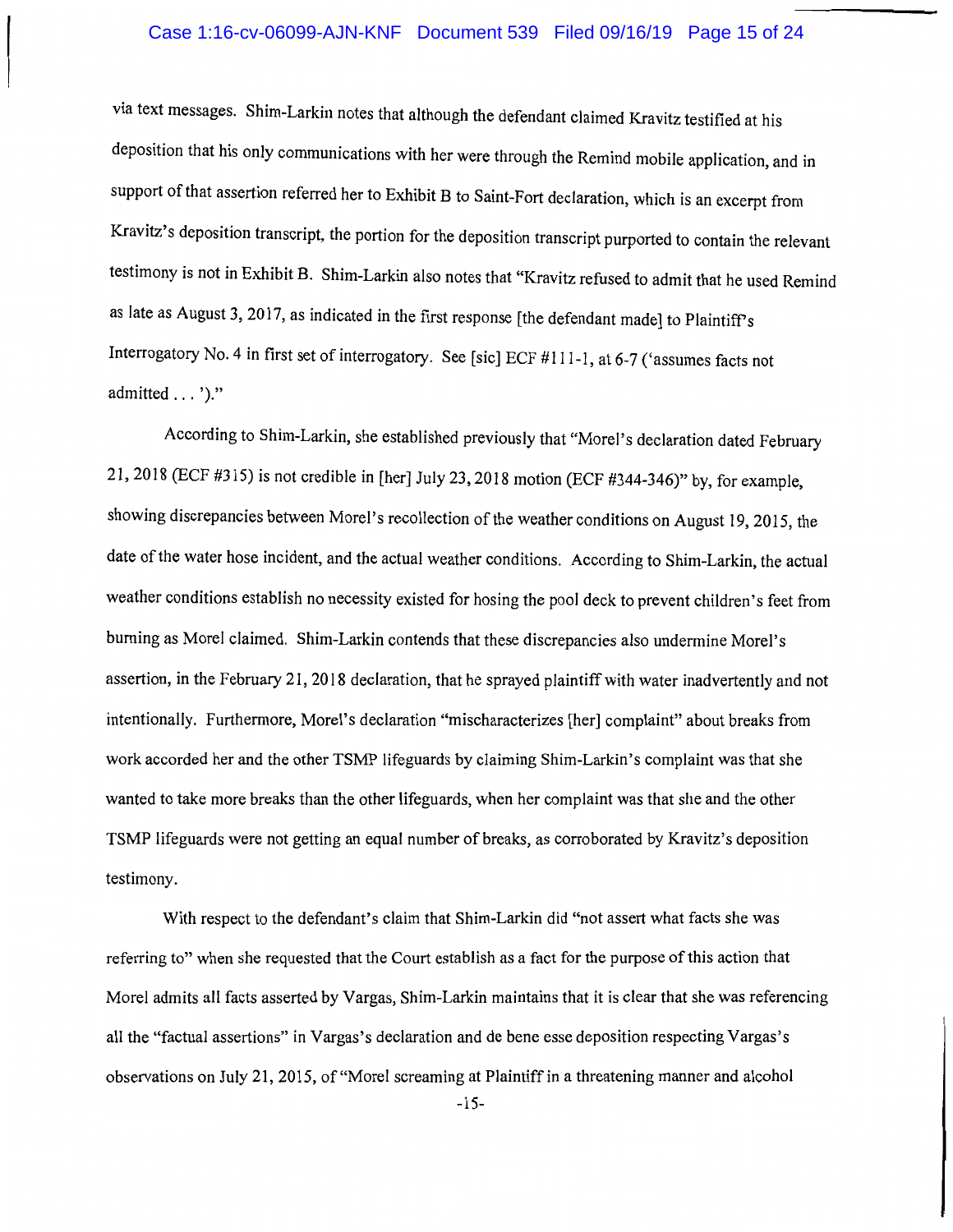## Case 1:16-cv-06099-AJN-KNF Document 539 Filed 09/16/19 Page 16 of 24

smell from Morel." In addition, Shim-Larkin contends that the defendant attempted to insulate Morel from the creation of the pool deck sitting schedule by noting that it admitted the schedule is drafted in Navarro's handwriting. Shim-Larkin maintains that, the schedule is the product of Navarro's handwriting, because Navarro served as Morel's reporter: "it is a semi-automatic habit of Morel and Navarro that i) Morel tells Navarro to write documents for him and ii) Navarro writes them and that is why the handwriting of the sitting schedule is Navarro's."

Shim-Larkin maintains that the defendant is wrong when it states that Kravitz testified that Morel sent the August 4, 2015 video to Kravitz. According to Shim-Larkin, Kravitz "testified that he watched [the video] on Morel's phone." Moreover, "there is no admission from Defendant that Morel is the one who recorded the video."

Concerning Morel's "problem with [Shim-Larkin's] immigration status" and her need to attend an immigration-related appointment on July 10, 2015, Shim-Larkin asserts that according to the "Defendant's initial disclosure (ECF #346-1), Morel has information about Plaintiff's 'attendance during the 2015 summer."' This indicates to Shim-Larkin that Morel "knew that Plaintiff was away from the pool on July 10, 2015," to keep an immigration-related appointment. In addition, Shim-Larkin contends that the defendant mischaracterized what Shim-Larkin has communicated through her amended complaint about Morel's hostility toward her because of her age and national origin and what he "expressed ... to Kravitz" in that regard. According to Shim-Larkin, all that she has indicated is that Morel did not "rebuke Navarro for implying that Ms. Shim-Larkin was a less valuable employee because she was Korean." Shim-Larkin maintains that, contrary to the defendant's assertion, she "did not allege that Morel did not say anything to agree with Navarro." Shim-Larkin contends that "[r]egarding the conversation among Navarro, Morel, Kravitz and Rios, [referenced immediately above,] only limited information was delivered from Navarro to Plaintiff and Plaintiff does not have first hand knowledge" of that conversation.

-16-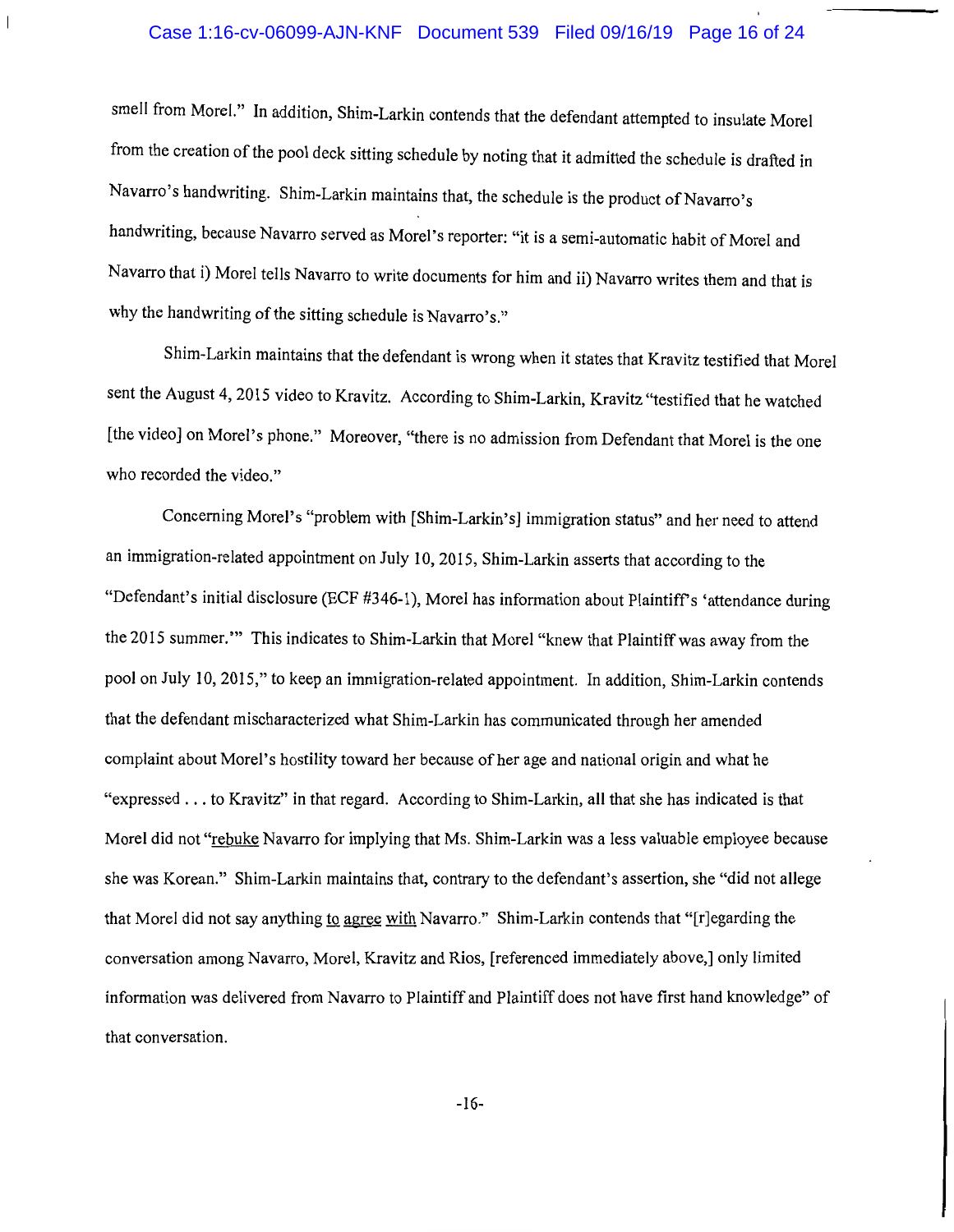According to Shim-Larkin, the defendant's assertion that "[a]ny text message that existed between Kravitz and Morel could be about any topic," is contradicted by the "temporal proximity between the incidents and text messages." Shim-Larkin maintains "that temporal proximity is an objective factor which courts can [use to] measure the credibility of allegations in various situations." Shim-Larkin urges the Court to grant her motion.

#### · **DISCUSSION**

"Rule 34 of the Federal Rules of Civil Procedure requires a party to produce documents and other tangible objects that are within the party's 'possession, custody, or control."" Coventry Capital US LLC v. EEA Life Settlements, Inc., 329 F.R.D. 508, 514 (S.D.N.Y. 2019). Control, as that word is used in Rule 34, "does not require that the party have legal ownership or actual physical possession of the documents [and other tangible objects] at issue; rather, documents [and other tangible objects] are considered to be under a party's control when that party has the right, authority, or practical ability to obtain the documents [and other tangible objects] from a non-party to the action." The Bank of New York v. Meridien Biao Bank Tanzania Ltd., 171 F.R.D. 135, 146 (S.D.N.Y. 1997). "Courts have repeatedly found that employers have control over their employees and can be required to produce documents [and other tangible objects] in their employees' possession." Chevron Corp. v. Salazar, 275 F.R.D. 437,448 (S.D.N.Y. 2011).

"Spoilation is the destruction or significant alteration of evidence, or the failure to preserve property for another's use as evidence in pending or reasonably foreseeable litigation." West v. Goodyear Tire & Rubber Co., 167 F.3d 776, 779 (2d Cir. 1999). "The obligation to preserve evidence arises when the party has notice that the evidence is relevant to litigation or when a party should have known that the evidence may be relevant to future litigation." Fujitsu Limited v. Federal Express Corp., 24 7 F .3d 423, 436 (2d Cir. 2001 ). The filing of a charge of discrimination with the EEOC can trigger a duty to preserve evidence. See Zubulake v. UBS Warburg LLC, 220 F.R.D. 212, 216 (S.D.N.Y. 2003). This is so because "[t]he duty to preserve arises, not when litigation is certain, but rather when it is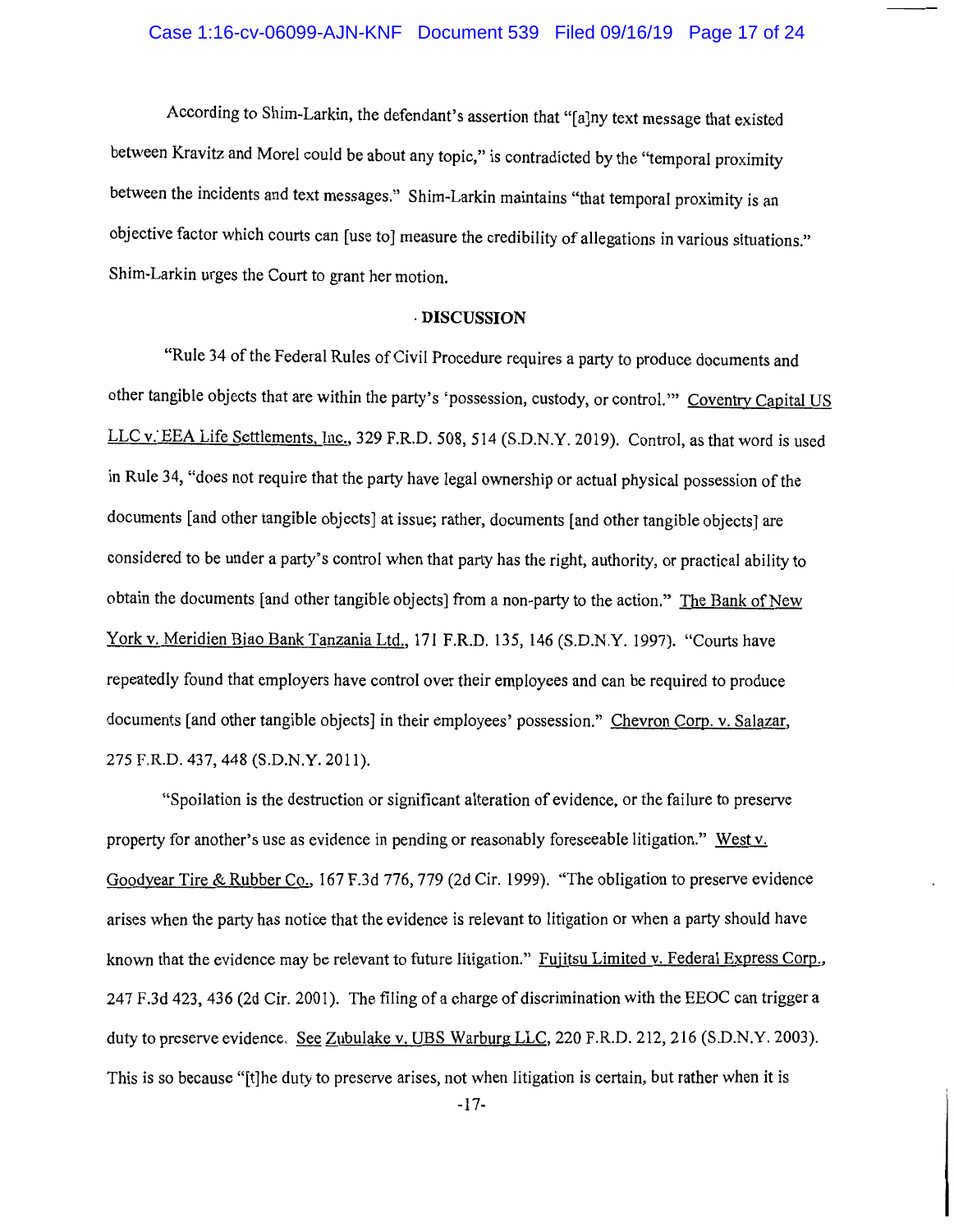#### Case 1:16-cv-06099-AJN-KNF Document 539 Filed 09/16/19 Page 18 of 24

'reasonably foreseeable.'" Alter v. The Rocky Point School Dist., No. 13-1100, 2014 WL 4966119, at \*8 (E.D.N.Y. Sept. 30, 2014) (citation omitted). To fulfill the obligation to preserve evidence "a litigant must take affirmative steps to prevent inadvertent spoliation." R.F.M.A.S., Inc. v. So, 271 F.R.D. 13, 24 (S.D.N.Y. 2010). This is often accomplished by issuing a notice to key players in the litigation directing them to preserve relevant material so that it may be available for disclosure during the pretrial phase of the litigation. When ESI, such as text messages, is lost because a party failed to take steps to preserve it, Rule 37 of the Federal Rules of Civil Procedure permits a court to impose a sanction on the party that failed to preserve ESI.

If electronically stored information that should have been preserved in the anticipation or conduct of litigation is lost because a party failed to take reasonable steps to preserve it, and it cannot be restored or replaced through additional discovery, the court: (1) upon finding prejudice to another party from loss of the information, may order measures no greater than necessary to cure the prejudice; or (2) only upon finding that the party acted with the intent to deprive another party of the information's use in the litigation may: (A) presume that the lost information was unfavorable to the party; (B) instruct the jury that it may or must presume the information was unfavorable to the party; or (C) dismiss the action or enter a default judgment.

Fed. R. Civ. P. 37(e).

Receipt of Shim-Larkin's EEOC Charge on November 16, 2015, placed the defendant on notice, through DPR, that litigation was likely to ensue and, at a minimum, that text messages exchanged between Shim-Larkin and Kravitz would be relevant to any ensuing litigation. The defendant's assertion that DPR was unaware that text message communications between Morel and Kravitz would also be relevant in any ensuing litigation brought by Shim-Larkin because Shim-Larkin's EEOC Charge does not mention any such communications, is undermined by the defendant's failure to submit evidence, via an affidavit or other means, from a DPR representative concerning what that agency knew about text message communications exchanged by Kravitz and Morel and the relevance of those communications to the EEOC Charge and to litigation that might ensue.

The motion record permits the reasonable inference to be drawn that since Kravitz used his personal cellular telephone without objection from the defendant, his employer, as the primary vehicle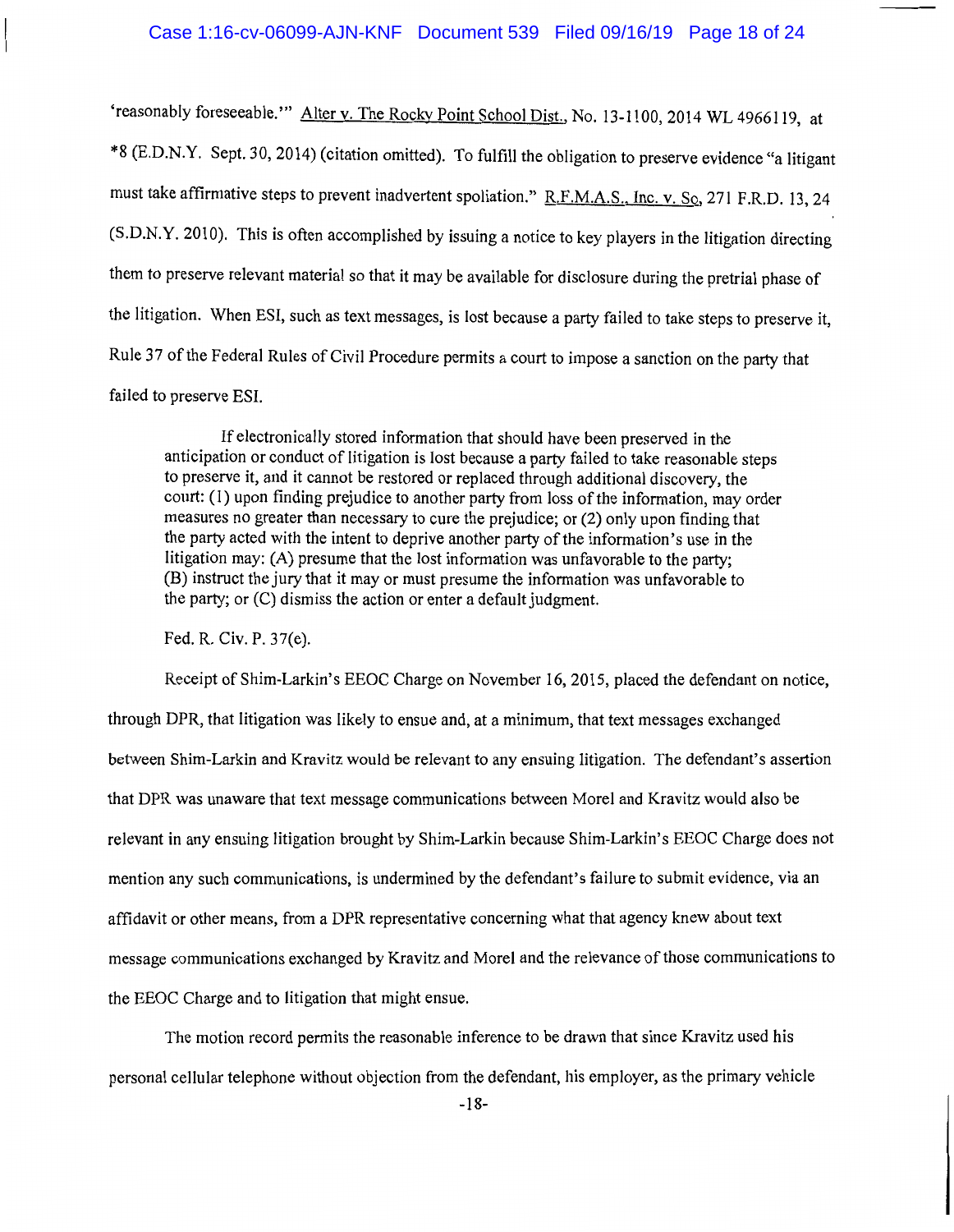## Case 1:16-cv-06099-AJN-KNF Document 539 Filed 09/16/19 Page 19 of 24

through which he communicated with the defendant's lifeguard personnel under his supervision concerning their DPR work activities, and further, communicated with Shim-Larkin via text messages, as demonstrated by his Remind message history records and AT&T telephone records, that he communicated with the other lifeguard personnel under his supervision, such as Morel, using the same means of communication: text messages. Therefore, based on the motion record, the defendant, as Kravitz's employer, had control over the contents of Kravitz's text messages pertaining to his workrelated activities, and had an obligation to take affirmative steps to preserve evidence of those DPR work-related text messages from the summer of 2015, that Kravitz stored on his personal cellular telephone and which are pertinent to this action. However, the defendant took no action to preserve the text message evidence for approximately 11 months, the time between its receipt of Shim-Larkin's EEOC Charge on November 16, 2015, and October 13, 2016, when Saint-Fort sent DPR the Preservation Notice, the content of which is unknown. The defendant asserts that the content of the Preservation Notice is "privileged," but the defendant failed to indicate which privilege it is asserting. Therefore, it is not possible for the Court to determine the verismilitude of that assertion. In any event, by the time the Preservation Notice was sent to DPR, Kravitz had donated his personal cellular telephone months earlier, in March 2016, and thus, the contents of the work-related text messages he exchanged with Morel during the summer of 2015, which Shim-Larkin seeks, were lost forever.

The defendant has not provided· any evidence, via an affidavit or other means, from DPR to establish that its failure to preserve Kravitz's work-related text messages, once it learned in November 2015 that those messages may be relevant to future litigation, was the product of an accident or mistake. This permits the Court to conclude that the defendant acted intentionally to deprive Shim-Larkin of use of the information in this litigation. In the circumstance of the instant case, the Court finds that the defendant failed to take reasonable steps to preserve the text messages communicated between Kravitz and Shim-Larkin, and those communicated between Kravitz and Morel as indicated in Kravitz's AT&T telephone records and, as a consequence, those text messages cannot be restored or replaced through the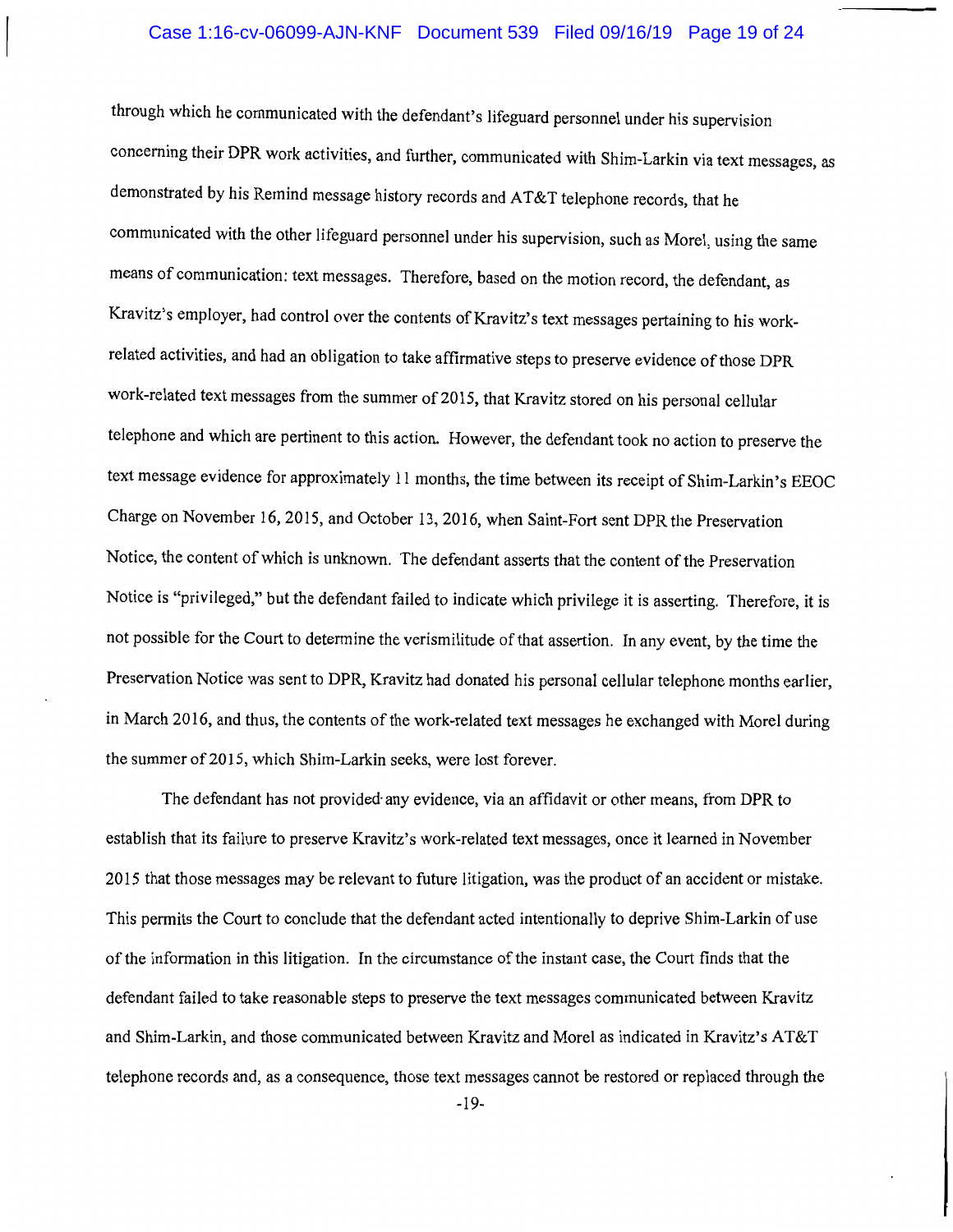# Case 1:16-cv-06099-AJN-KNF Document 539 Filed 09/16/19 Page 20 of 24

use of additional discovery tools, as contemplated by Rule 37(e). Given the frequency with which Kravitz used his personal cellular telephone to communicate via text message with his lifeguard subordinates, during the summer of 2015, as is demonstrated through his Remind message history records and AT&T telephone records that are part of the motion record, the loss of the text messages means that a contemporaneous record of the contents of communications exchanged by Kravitz and his TSMP lifeguard subordinates at or about the time of events significant to this action have been lost to the parties forever. This prejudices Shim-Larkin, as she maintains, see CAT3, LLC v. Black Linage, Inc., 164 F. Supp. 3d 488, 497 (S.D.N.Y. 2016), because Shim-Larkin will not be able to present, at trial, relevant evidence of the: 1) charged environment in which she alleges she worked during the summer of 2015; 2) statements that were made to her and about her, which may support her allegations of discrimination; and 3) efforts, if any, she made to extricate herself from the situation all of which Shim-Larkin contends prompted her to file the EEOC Charge and this action.

The defendant asserts that AT&T, Kravitz's cellular telephone service provider, did not store the contents of Kravitz's text messages; therefore, the defendant could not obtain that information and share it with Shim-Larkin. However, the defendant provided no evidence from AT&T, via affidavit or otherwise, to corroborate that assertion. In any event, the circumstantial evidence Shim-Larkin has presented concerning the timing of the text messages exchanged by Kravitz and Morel that Shim-Larkin alleges related to her, and to specific events at TSMP involving her, allows for an inference in Shim-Larkin 's favor that the unpreserved text message evidence would have been relevant to the issues in this action and would have aided her in substantiating the claims made in this action. See Kronisch, 150 F.3d at 128. In this regard, the Court is mindful that "holding the prejudiced party to too strict a standard of proof regarding the likely contents of the destroyed evidence would ... allow parties who have intentionally destroyed evidence to profit from the destruction." Id. at 128.

Kravitz's claim in the DPR position statement, that he did not recall exchanging text messages with Shim-Larkin or providing her with his cellular telephone number, is suspect, given: 1) his admission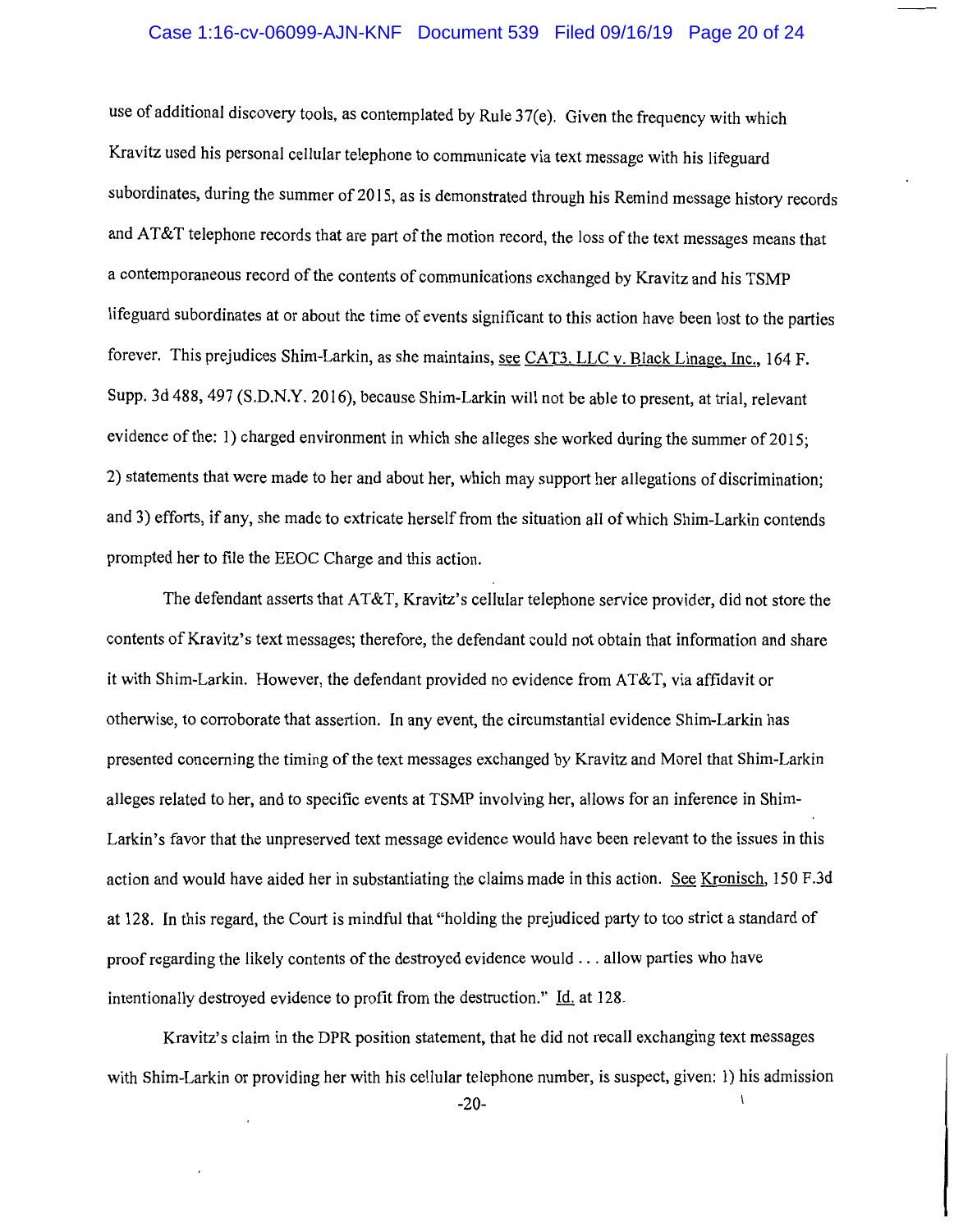## Case 1:16-cv-06099-AJN-KNF Document 539 Filed 09/16/19 Page 21 of 24

that his personal cellular telephone was the primary means of communicating for work-related matters; and 2) the volume of text message communications the motion record shows he had with DPR personnel including his TSMP lifeguard subordinates in the summer of 2015. Thus, it is curious that in December 2015, when he was interviewed by Frinquelli, which was just four months after Shim-Larkin ceased working with him, Kravitz would have forgotten completely having communicating with Shim-Larkin via text message. The defendant chastises Shim-Larkin for not inquiring of Kravitz at his deposition about the contents of the lost text messages he exchanged with Morel. However, given Kravitz's inability to remember text messages he exchanged with Shim-Larkin within four months of their occurrence in 2015, the prospect of his remembering the contents of text messages from the summer of 2015, in December 2017, is extremely doubtful.

It appears to the Court, based on the motion record, that Kravitz knew that his personal cellular telephone, which he used to conduct the defendant's work-related activities, had text messages on it that would be lost once he donated the telephone in March 2016, because the exchange of text messages by him and DPR lifeguard personnel was discussed with him by Frinquelli, just three months before in December 2015, in order to prepare DPR's EEOC position statement. Aware that text-message evidence relevant to events at TSMP during the summer of 2015 existed on his personal cellular telephone, and with no demand from the defendant to provide it with the contents of those text messages so that the defendant might preserve them for future litigation that was reasonably likely to ensue, Kravitz donated the cellular telephone. This deprived Shim-Larkin of any possibility of retrieving the contents of the text messages stored on that cellular telephone and ensured that Shim-Larkin would not be able to use the text messages in the EEOC proceeding and, if necessary, at a trial.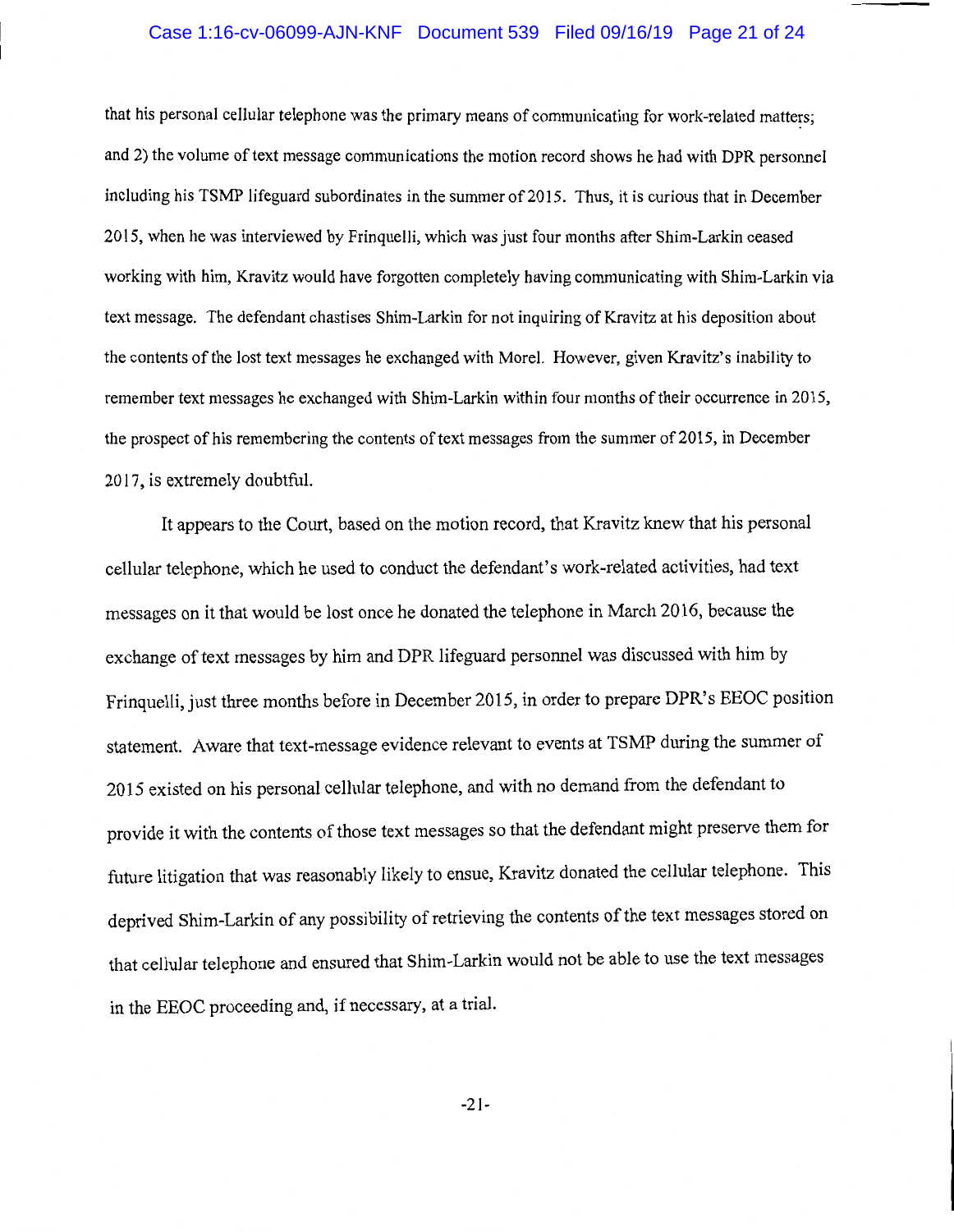## Case 1:16-cv-06099-AJN-KNF Document 539 Filed 09/16/19 Page 22 of 24

As a consequence of the defendant's failure to take reasonable action to preserve relevant ESI evidence that is lost forever, owing to Kravitz's donation of his personal cellular telephone, Shim-Larkin urges that the Court sanction the defendant by directing that certain facts be "established for [the] purpose of this action." "The determination of an appropriate sanction for spoilation ... is confined to the sound discretion of the trial judge, and is assessed on a case-bycase basis." Fujitsu, 247 F.3d at 436. The Court declines to adopt Shim-Larkin's proposed sanction, in part, because the motion record establishes that several of the statements she wishes to have established as fact for the purpose of this action concern hotly contested matters that would require the Court to make credibility determinations that are best left to the jury. For example, Shim-Larkin has requested that it be established as fact for the purpose of this action that Kravitz told Morel that Shim-Larkin would be absent from work on July 1, 2015, to attend a medical appointment in connection with her continuing to reside in a domestic violence victim shelter. According to Shim-Larkin, she was permitted to absent herself from work on July 1, 2015, by a DPR lifeguard coordinator, whom she does not identify in her motion papers. The defendant maintains that Kravitz testified at his deposition that he was never informed that Shim-Larkin had to attend a medical appointment on July 1, 2015, in connection with her shelter residence and consequently could not have relayed that information to Morel. No evidence exists in the motion record establishing that the unidentified lifeguard coordinator who excused Shim-Larkin from working on July 1, 2015, communicated to Kravitz that Shim-Larkin would be absent from work on July 1, 2015, and the reason for her absence.

In addition, Shim-Larkin wants it to be established as fact for the purpose of this action that Kravitz agreed with Morel that Shim-Larkin should not receive an equal number of breaks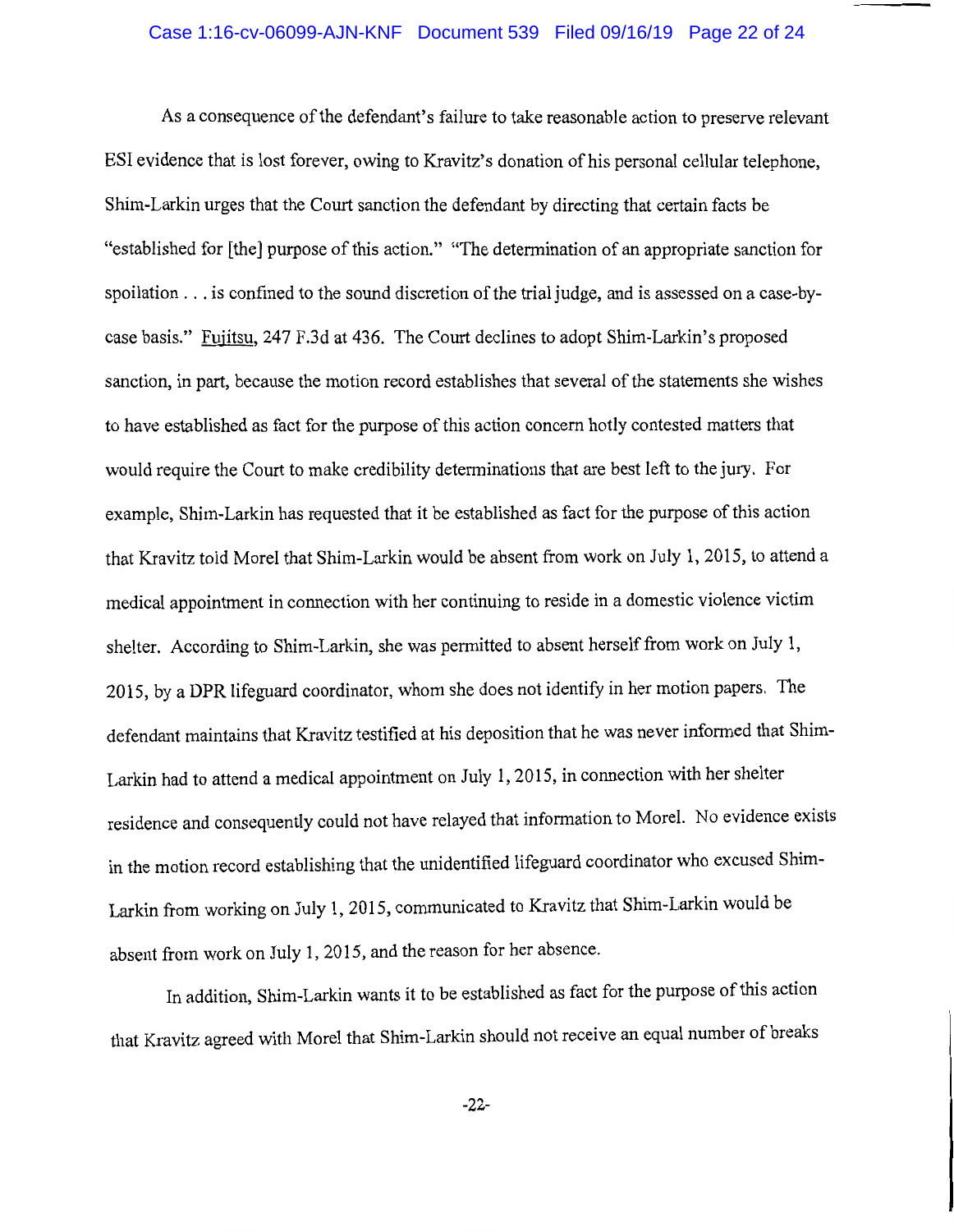# Case 1:16-cv-06099-AJN-KNF Document 539 Filed 09/16/19 Page 23 of 24

from work as the other TSMP lifeguards. The defendant contends, to the contrary, that Kravitz's deposition testimony is that he advised the TSMP lifeguards that "everybody has to sit the same amount of time, equal." Furthermore, in determining not to adopt Shim-Larkin's proposed sanction, the Court also considered that in one instance, a fact Shim-Larkin wishes to have established for the purpose of this action: that "Morel did not like Plaintiff because she was Korean and old and expressed it to Kravitz," is a factual statement that Shim-Larkin's motion papers attributed to Navarro, not to Morel. Therefore, granting Shim-Larkin's request with respect to that factual statement is clearly not warranted, based on the motion record.

In the circumstance of this case, the Court finds that allowing Shim-Larkin to present to the jury that quantum of evidence that will enable it to consider "the gravity of the [defendant's] conduct, the materiality of the evidence" that the defendant allowed to be destroyed and "the import of the remaining proof," coupled with an instruction to the jury that it may presume that the lost information was unfavorable to the defendant, is an appropriate spoilation sanction. Chan v. Triple 8 Palace, Inc., No. 03 Civ. 6048, 2005 WL 1925579, at\* 10 (S.D.N.Y. Aug. 11, 20015); see Fed. R. Civ. P. 37(e)(2)(B). The Court finds that this is a meaningful sanction that "will properly place the risk of an erroneous judgment on the [defendant who, in this case,] wrongfully created the risk" and will have the effect of "restoring the prejudiced party to the same position [she] would have been in absent the wrongful destruction of evidence by the opposing party." Kronisch, 150 F.3d at 126.

In addition, Shim-Larkin shall recover from the defendant the reasonable costs and expenses she incurred in connection with the motion. To that end, within 14 days of the date of this memorandum and order, Shim-Larkin shall file with the court evidence of those reasonable

-23-